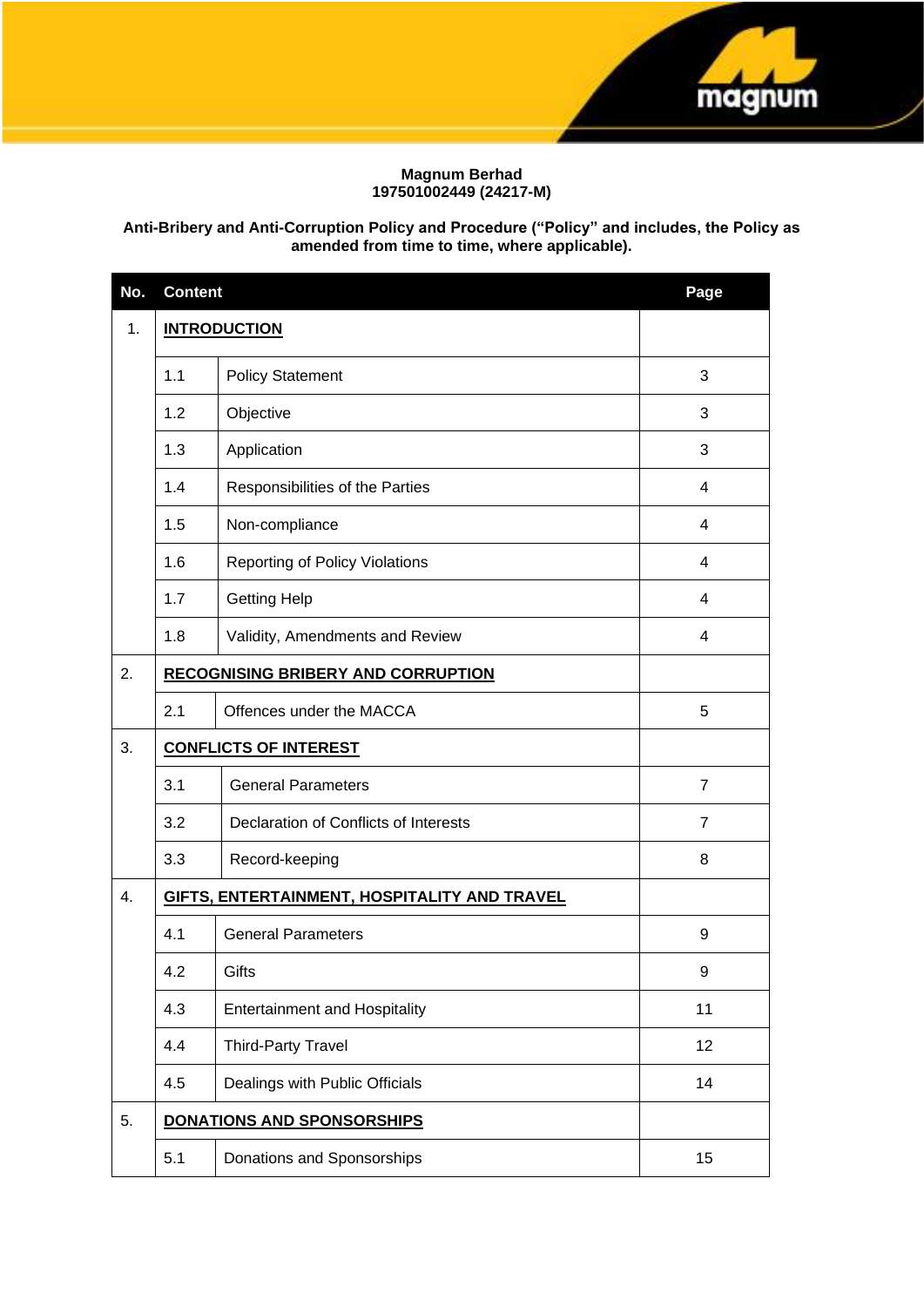# **TABLE OF CONTENTS** Page **2** of **37**

| No.               |                                         | <b>Content</b>                                |    |  |  |  |
|-------------------|-----------------------------------------|-----------------------------------------------|----|--|--|--|
|                   | 5.2                                     | <b>Political Contributions</b>                | 16 |  |  |  |
| 6.                |                                         | <b>FACILITAITION PAYMENTS</b>                 | 17 |  |  |  |
| 7.                |                                         | <b>FINANCIAL &amp; NON-FINANCIAL CONTROLS</b> | 19 |  |  |  |
| 8.                |                                         | <b>RECRUITMENT OF EMPLOYEES</b>               |    |  |  |  |
|                   | 8.1                                     | Recruitment                                   | 20 |  |  |  |
|                   | 8.2                                     | <b>Employment Contract</b>                    | 20 |  |  |  |
| 9.                | <b>BUSINESS DEALINGS WITH INTEGRITY</b> | 21                                            |    |  |  |  |
| 10.               | BRIBERY AND CORRUPTION RISK ASSESSMENT  | 22                                            |    |  |  |  |
| 11.               | <b>TRAINING AND COMMUNICATION</b><br>23 |                                               |    |  |  |  |
| 12.               | <b>RECORD KEEPING</b>                   | 24                                            |    |  |  |  |
| 13.               | <b>WHISTLEBLOWING CHANNEL</b>           | 25                                            |    |  |  |  |
| <b>APPENDIX 1</b> | 26                                      |                                               |    |  |  |  |
| <b>APPENDIX 2</b> | 30                                      |                                               |    |  |  |  |
| <b>APPENDIX 3</b> | 34                                      |                                               |    |  |  |  |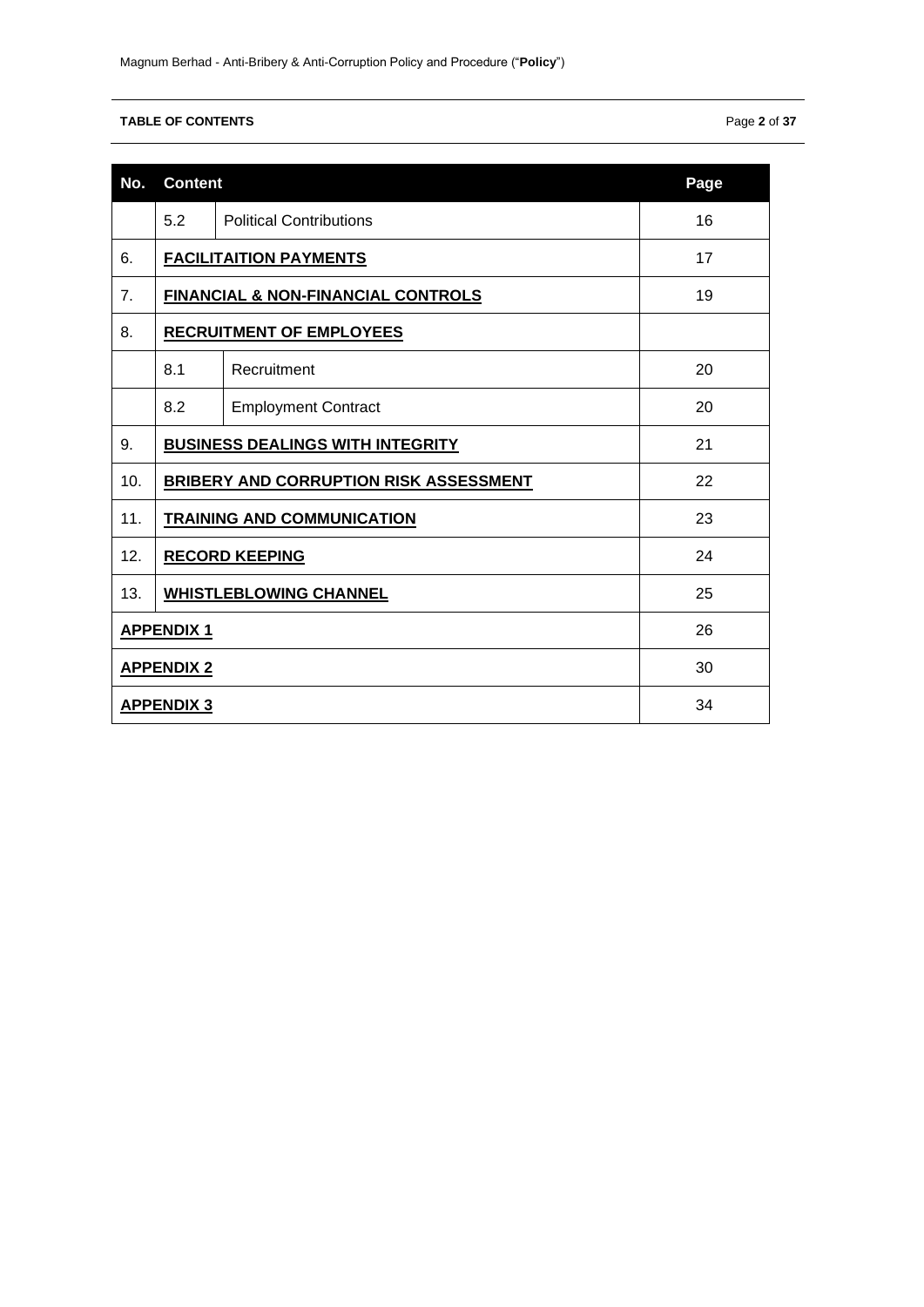#### **RECOGNISING BRIBERY AND CORRUPTION** Page **3** of **37**

### **1. INTRODUCTION**

In response to the development of the laws and regulations in relation to global fight against corruption, the Parliament of Malaysia passed the Malaysian Anti-Corruption Commission (Amendment) Act 2018 which introduced Section 17A of the Malaysian Anti-Corruption Commission Act 2009 ("**MACCA**"), which imposes liability on a commercial organisation for corruption committed by persons associated with the commercial organisation.

This Policy was developed with guidance from the Ministerial Guidelines on Adequate Procedures pursuant to Section 17A(5) of the MACCA ("**Ministerial Guidelines**").

An electronic version of this Policy is available on the Company's website at [http://www.magnum.my/pdf/ABAC\\_Policy.pdf.](http://www.magnum.my/pdf/ABAC_Policy.pdf)

## **1.1 Policy Statement**

Magnum Berhad ("**Magnum**" or "**Company**") and its subsidiaries ("**Group**") adopts a zerotolerance policy against all forms of bribery and corruption.

The Group is committed to conduct its business with integrity. The Group will uphold all laws and regulations in all the jurisdictions in which it operates, and this includes the compliance with the MACCA.

# **1.2 Objective**

This Policy was developed to publicly communicate to the Parties and any third party that may have direct or indirect business interest or relationship (including, any potential interest or relationship) with the Group ("**Third Parties**") our Group's position on bribery and corruption. This Policy is not intended to provide definitive answers to all questions regarding bribery and corruption. Rather, this Policy seeks to provide guidance to the Parties on the procedures in line with the applicable laws and regulations in Malaysia, to prevent bribery and corruption from occurring in all activities that may arise during the course of doing business.

In the event of any conflict or inconsistency between the provisions of this Policy and the policies issued by the Group from time to time, this Policy shall take precedence.

In the event of any conflict or inconsistency between the provisions of this Policy and the laws and regulations of Malaysia, the latter shall prevail. If you perceive that a provision in this Policy conflicts with the laws and regulations in your jurisdiction, you should consult with the relevant authority within your organization, rather than disregarding provisions of this Policy without consultation.

# **1.3 Application**

This Anti-Bribery & Anti-Corruption Policy ("**Policy**") applies to:

- (i) every employee of the Group ("**Employees**");
- (ii) every director of the Group and each of the subsidiary companies within the Group (including executive and non-executive director) ("**Directors**"); and
- (iii) business associates of the Group, which includes licensees, vendors, suppliers, contractors, sub-contractors, consultants, agents, representatives, and others performing work or services for and on behalf of the Group ("**Business Associates**"),

collectively, referred to as "**Parties**".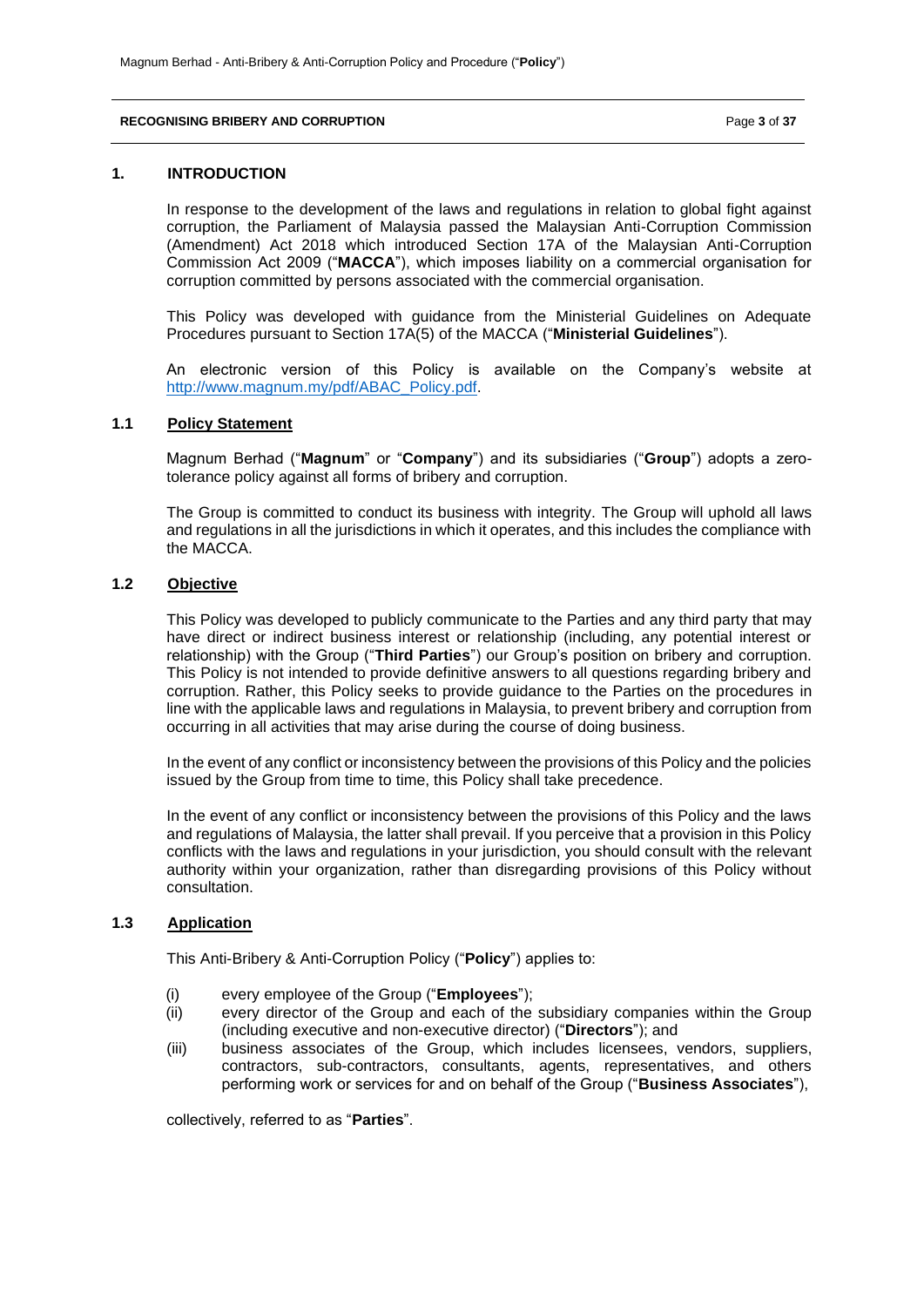### **RECOGNISING BRIBERY AND CORRUPTION** Page **4** of **37**

### **1.4 Responsibilities of the Parties**

Employees, Directors and Business Associates are expected to read, understand and comply with the requirements set out in this Policy. No waivers or exceptions will be granted for practices that deviates from this Policy.

The Board of Directors of the respective subsidiaries of the Group ("**Relevant Board**") should endorse this Policy and make clear that it attaches strategic importance to the implementation of the Policy. Each subsidiary of the Group is also a commercial organisation as defined under Section 17A(8) of the MACCA. The requirements of the Ministerial Guidelines should, accordingly, not just be applied on a Group basis by the holding company but also by each of the companies within the Group. Amongst others, the Relevant Board and the management of those companies should act accordingly to comply with the requirements of Section 17A of the MACCA, the Ministerial Guidelines as well as any other requirements.

Employees, Directors and Business Associates requiring support and advice pertaining to the compliance of this Policy shall consult the ABAC Officer, being the person whose name and contact details are notified from time to time to Employees, Directors and Business Associates as being the ABAC Officer for the purposes of the Policy and Framework ("**ABAC Officer**").

## **1.5 Non-compliance**

Adherence to this Policy is critical to the smooth running of our Group's business and is for the common good of the Group and the Parties. Engaging in bribery and corrupt practices against this Policy and the applicable laws and regulations in Malaysia can have severe consequences for you and the Group. This may include, but not limited to, disciplinary actions, the termination of employment/service, business arrangements, initiation of legal action and/or report to the relevant authorities.

## **1.6 Reporting of Policy Violations**

Any person, including Employees, Directors, Business Associates, Third Parties and the general public, who knows of, or suspects of, a violation or potential violation of this Policy is encouraged to report the concerns through the whistleblowing channel set out in the Group's Whistle-blowing Policy and Procedures.

Please refer to Section 13 of this Policy for further details.

# **1.7 Getting Help**

Should you require any clarification and explanation with regards to this Policy, you should consult the ABAC Officer via email to [abaco@magnum.my.](mailto:abaco@magnum.my)

## **1.8 Validity, Amendments and Review**

This Policy shall take effect immediately upon the approval by the Board of Directors of the Company.

For any recommendation of amendments or changes to be made to this Policy, please forward your recommendations to the ABAC Officer via email to [abaco@magnum.my.](mailto:abaco@magnum.my) The ABAC Officer shall review the recommendations before submitting to the Board of Directors of the Company for approval.

This Policy shall be reviewed every three (3) years or as and when deemed necessary by the Board of Directors of the Company to ensure that the Policy is effective, kept up-to-date and suitable for use where and when needed.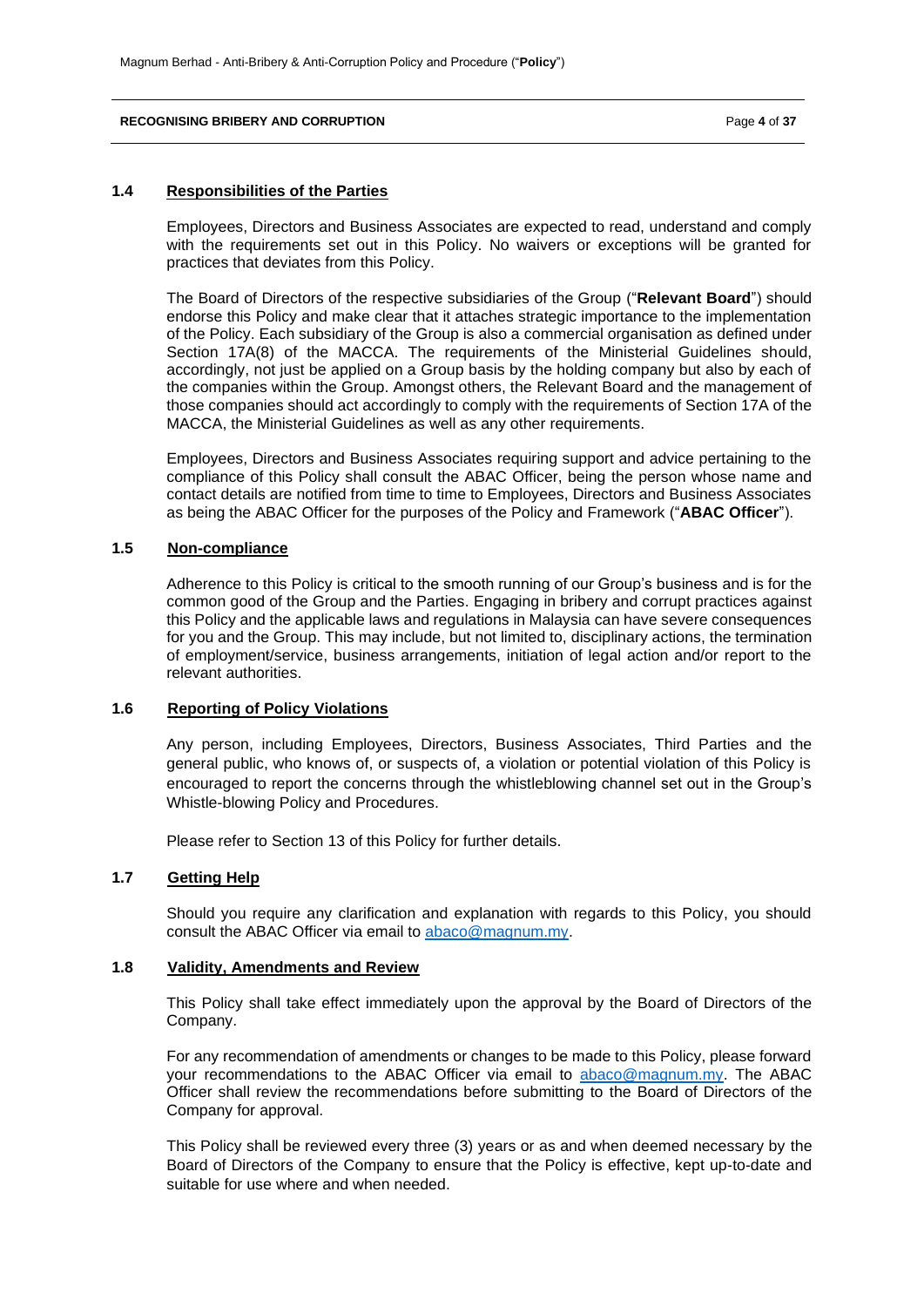## **RECOGNISING BRIBERY AND CORRUPTION** Page **5** of **37**

## **2. RECOGNISING BRIBERY & CORRUPTION**

Bribery is commonly defined as the offering, promising, giving, accepting or soliciting of an advantage as an inducement for an action which is illegal, unethical or a breach of trust. Inducements can take the form of gifts, loans, fees, rewards or other advantages (taxes, services, donations, favours etc.).

Corruption is commonly defined as an act done with intent to gain an advantage not consistent with official duty and the rights of others.

## **2.1 Offences under the MACCA**

- **A.** The MACCA makes it an offence, amongst others, to:
	- (i) corruptly solicit or receive or to agree to receive; or corruptly give, promise or offer any gratification as an inducement to or a reward for, or otherwise on account of any person:
		- (a) doing or forbearing to do anything; or
		- (b) any officer of a public body doing or forbearing to do anything, in which the public body is concerned;
	- (ii) being an agent, corruptly accepts or obtains, or agrees to accept or attempts to obtain, from any person any gratification as an inducement or a reward for:
		- (a) doing or forbearing to do, or for having done or forborne to do, any act in relation to his principal's affairs or business; or
		- (b) showing or forbearing to show favour or disfavour to any person in relation to his principal's affairs or business; and
	- (iii) corruptly gives or agrees to give or offers any gratification to any agent as an inducement or a reward for doing or forbearing to do, or for having done or forborne to do any act in relation to his principal's affairs or business, or for showing or forbearing to show favour or disfavour to any person in relation to his principal's affairs or business.

If you commit any of the offences under the MACCA, you may be liable to imprisonment for a term not exceeding twenty (20) years and a fine of not less than five (5) times of the sum or value of the gratification which is the subject matter of the offence or ten thousand ringgit (RM10,000.00), whichever is higher.

"*Gratification*" as defined under the MACCA includes:

- (i) money, donation, gift, loan, fee, reward, valuable security, property or interest in property being property of any description whether movable or immovable, financial benefit, or any other similar advantage;
- (ii) any office, dignity, employment, contract of employment or services, and agreement to give employment or render services in any capacity;
- (iii) any payment, release, discharge or liquidation of any loan, obligation or other liability, whether in whole or in part;
- (iv) any valuable consideration of any kind, any discount, commission, rebate, bonus, deduction or percentage;
- (v) any forbearance to demand any money or money's worth or valuable thing;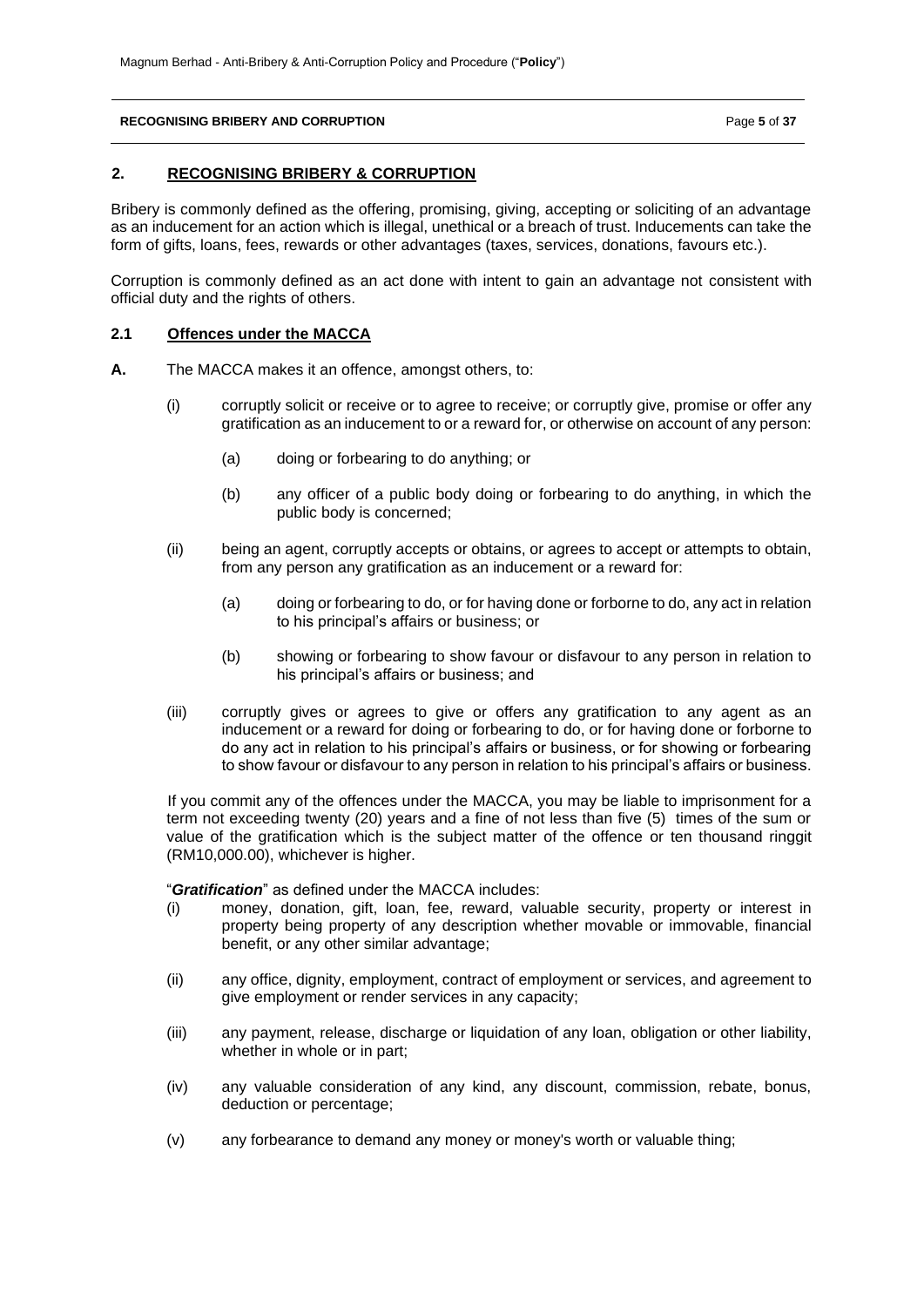#### **RECOGNISING BRIBERY AND CORRUPTION** Page **6** of **37**

- (vi) any other service or favour of any description, including protection from any penalty or disability incurred or apprehended or from any action or proceedings of a disciplinary, civil or criminal nature, whether or not already instituted, and including the exercise or the forbearance from the exercise of any right or any official power or duty; and
- (vii) any offer, undertaking or promise, whether conditional or unconditional, of any gratification within the meaning of any of the preceding paragraphs (a) to (f).

*This Policy refers to "bribery and corruption" as a standard term to cover all types of gratification.*

- **B.** Any person to whom any gratification is given, promised, or offered, in contravention of the MACCA shall report such gift, promise or offer together with the name, if known, of the person who gave, promised or offered such gratification to him to the nearest officer of the Commission or police officer. Failure to report could lead to regulatory reprimand and fine as prescribed under Section 25 of the Act. This would amount to a criminal conviction which may, amongst others, disqualify a person convicted from being a director of a company, an officer or a person whether directly or indirectly be concerned with or takes part in the management of a company.
- **C.** It should be noted that, amongst others, an offence relating to bribery and corruption may be committed even if the so-called "bribe" is not in the form of money (see the definition of "gratification" above) and even if the value of the "bribe" is small or minimal.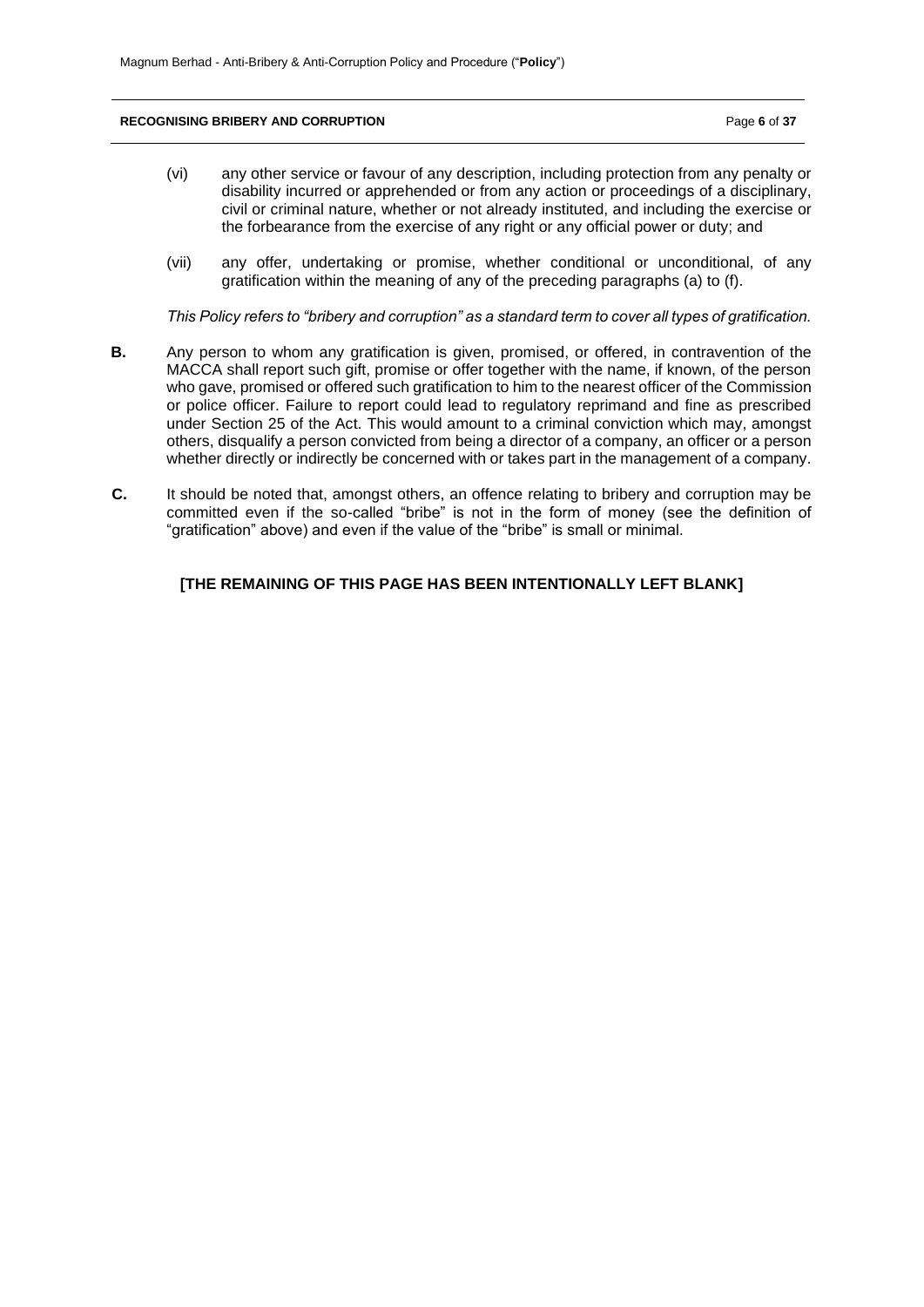#### **CONFLICTS OF INTERESTS** Page **7** of **37**

### **3. CONFLICTS OF INTEREST**

# **3.1 General Parameters**

- (i) You must avoid situations where your personal interests may, or may appear to, conflict with the interest of the Group.
- (ii) A conflict of interest is a situation where your position or responsibilities within or owed the Group presents an opportunity for you or someone close to you to obtain personal gain or benefit, or where there is scope for you to prefer your personal interest, or of those close to you, above your duties and responsibilities to the Group.
- (iii) Conflicts of interest whether actual, potential or perceived may give rise to a risk of bribery.
- (iv) While conflict of interest is not necessarily prohibited in connection with laws relating to bribery and corruption, situations of conflict of interest may increase the risk of corruption. You should be transparent to declare conflicts of interests on a scheduled basis and/or where actual, potential or perceived conflicts arises even if the time or instance to declare conflicts of interest as required by the Group has not yet arrived.
- (v) A person with a conflict of interest should abstain from involvement in decision making within the Group where that conflict of interest arises. Laws and regulations including, under company law, may also preclude a person with a conflict of interest from being involved in such decision making.

## **3.2 Declaration of Conflicts of Interests**

# **A. Employees**

- (i) Employees (including Directors who are employees) are required to make declaration of any conflicts on interests by completing the Integrity and Background Declaration Form for Employees, attached as *Appendix 1*, or any other form as provided by the Group to document declaration of conflicts of interests.
- (ii) Employees (including Directors who are employees) are also required to make declaration of any conflicts of interests as and when they are taking up a new position in the Group as well as on an 'ad hoc' basis if they become aware of a conflict, regardless of whether such conflict is an actual, potential or perceived conflict of interest.
- (iii) All declaration of conflicts of interests shall be made to the Head of Human Resource. If the Head of Human Resource is unsure whether the situation of conflict is acceptable or manageable, he/she should consult the ABAC Officer.

# **B. Directors (Non-Executive Directors)**

- (i) Directors (limited to non-executive directors of the respective companies within the Group) are required to make declaration of any conflicts of interests by completing the integrity and Background Declaration Form for Non-Executive Directors, attached as *Appendix 2*, or any other form as provided by the Group to document declaration of conflicts of interests.
- (ii) Directors (limited to non-executive directors of the respective companies within the Group) are also required to make declaration of any conflicts of interests on an 'ad hoc'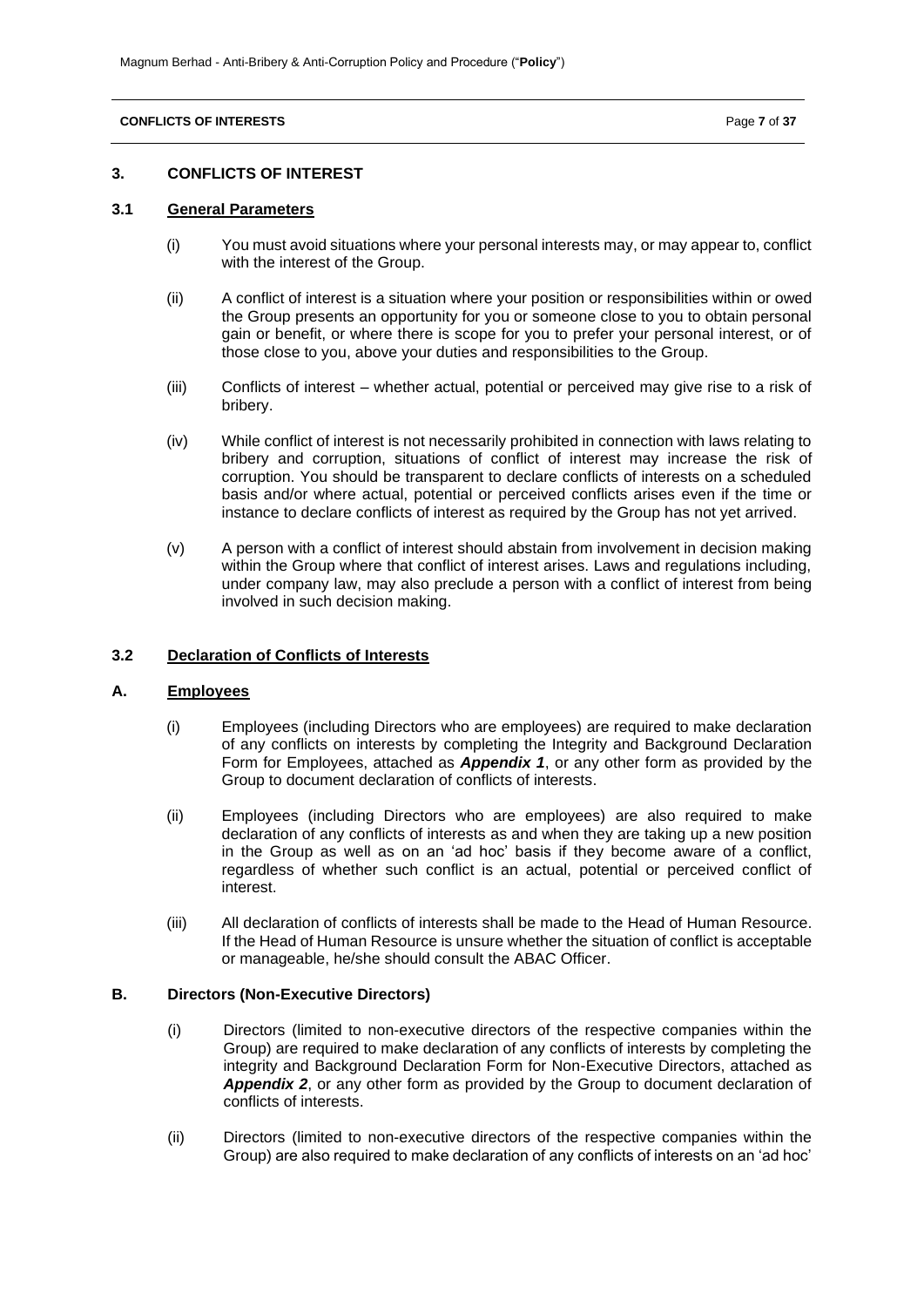#### **CONFLICTS OF INTERESTS** Page **8** of **37**

basis if they become aware of a conflict, regardless of whether such conflict is an actual, potential or perceived conflict of interest.

(iii) All declaration of conflicts of interests shall be made to the Head of Human Resource. If the Head of Human Resource is unsure whether the situation of conflict is acceptable or manageable, he/she should consult the ABAC Officer.

# **C. Business Associates**

- (i) Business Associates are required to declare prior to onboarding by completing the Integrity and Background Declaration Form for Business Associates, attached as *Appendix 3*, or as and when there is a change in circumstances by notifying the representative from the Group of which the Business Associates are engaged with. Existing Business Associates must declare any conflict of interest in the same way upon this Policy being disseminated to them.
- (ii) If Business Associates are unsure whether he/she have either an actual, potential or perceived conflict of interest, he/she is advised to make a declaration to the representative from the Group of which the Business Associates are engaged with.
- (iii) Any Employee who has received any notification or declaration of conflicts of interest from Business Associates shall refer such notification or declaration to his/her Head of Department. If the Head of Department is unsure whether the situation of conflict is acceptable or manageable, he/she should consult the ABAC Officer.

# **3.3 Record-keeping**

Information relating to conflicts of interest situations, as declared by the Employees, Directors and Business Associates shall be compiled and kept in a database within each of the relevant business units within the Group. The Group must establish a system such that checks may efficiently be instituted for potential conflicts of interest in connection with a matter requiring decision making. Procedures for decision making should invariably require checks for potential conflicts of interest. These procedures do not mean that a person does not have to declare his/her conflict of interest, where appropriate.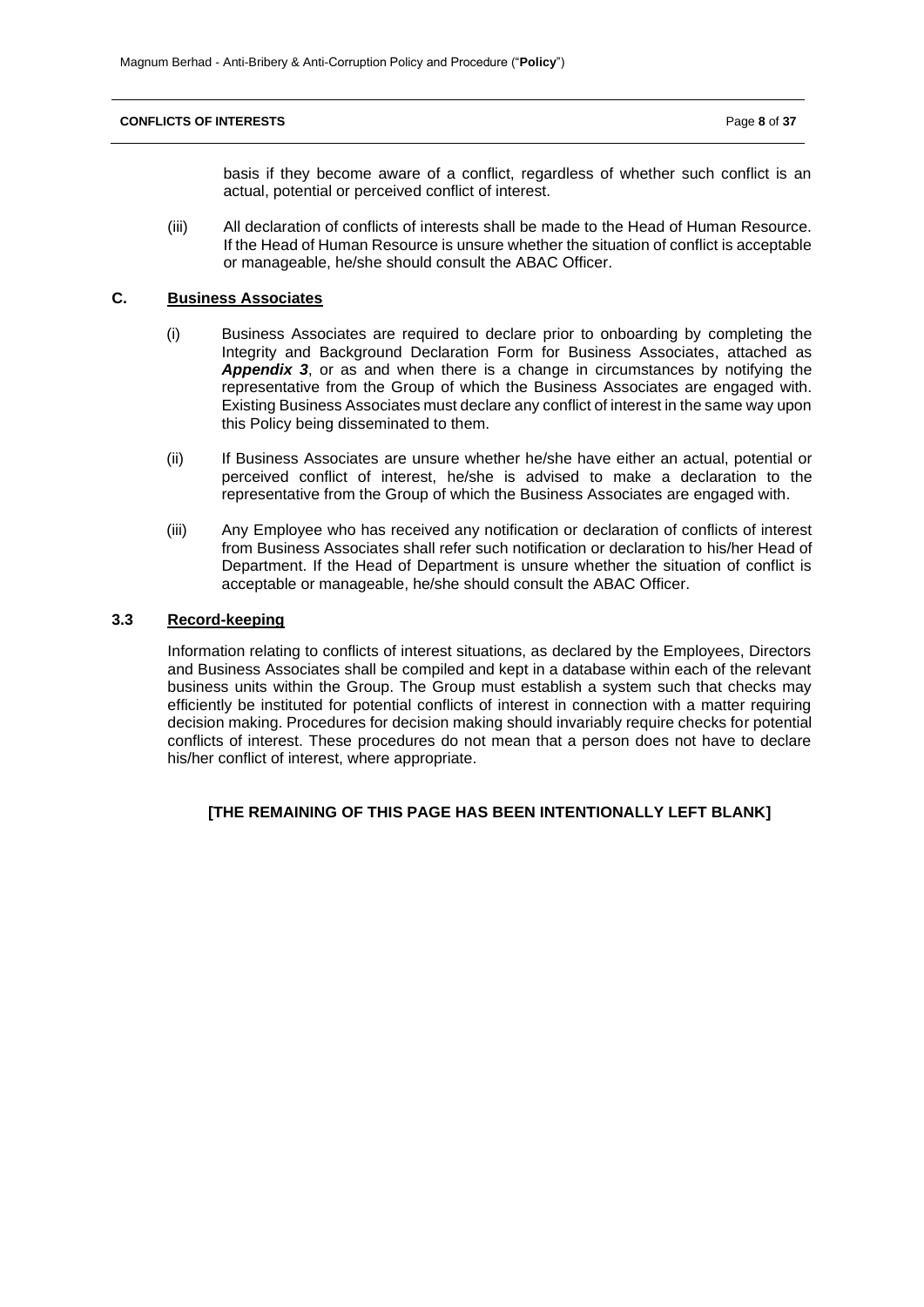#### **GIFTS, ENTERTAINMENT, HOSPITALITY AND TRAVEL** Page **9** of **37**

### **4. GIFTS, ENTERNTAINMENT, HOSPITALITY AND TRAVEL**

# **4.1 General Parameters**

Where this Policy refers to the act of "receiving" a bribe, it also refers to actions amounting to the act of soliciting or agreeing to receive a bribe.

Where this Policy refers to the act of "providing", "giving" or "paying" a bribe, it also refers to actions amounting to the act of agreeing to give, promising or offering a bribe.

# **4.2 Gifts**

The Group adopts a "No Gift" Policy, subject to narrow exceptions. Employees and Directors (including family members of Employees and Directors) shall not solicit or accept and give or offer any gifts from or to Business Associates and Third Parties (including family members of Business Associates and Third Parties).

The Group, however, recognises that gifts are commonly offered to and received in connection with a customary business or cultural occasion in the business environment.

### **A. Receiving Gifts**

- (i) The Group strictly prohibits receiving any gifts of cash or cash value (cash vouchers, coupons, commissions, etc.).
- (ii) If Employees or Directors are offered or have received a gift from Business Associates or Third Parties, he/she is required to politely return the gift with a note of explanation about the Group's "No Gift" Policy.
- (iii) In circumstances where it is not possible to refuse or return a gift, Employees should report to his/her Head of Department (in the case of Directors, to the Executive Director ("**ED**")) and record the gift in the Gift Logbook detailing the following:
	- (a) details of the gift;
	- (b) estimated value of the gift;
	- (c) purpose and occasion such gift were given; and
	- (d) the counterparty providing the gift, including the organisation or entity he/she belongs to and its role in the Group's business.
- (iv) The Head of Department or ED, where applicable, should decide if the gifts can be accepted and determine the treatment of the gift, if accepted. If the Head of Department is unsure of in his/her decision or on the treatment of gifts accepted, he/she should consult the ABAC Officer.
- (v) If a decision has been made to accept the gifts, the Head of Department and/or the ABAC Officer or the ED, where applicable, should decide on the treatment of gifts based on the following:
	- (a) donate the gift to charity;
	- (b) register it as company property to be used generally by all employees;
	- (c) display the gift in common area;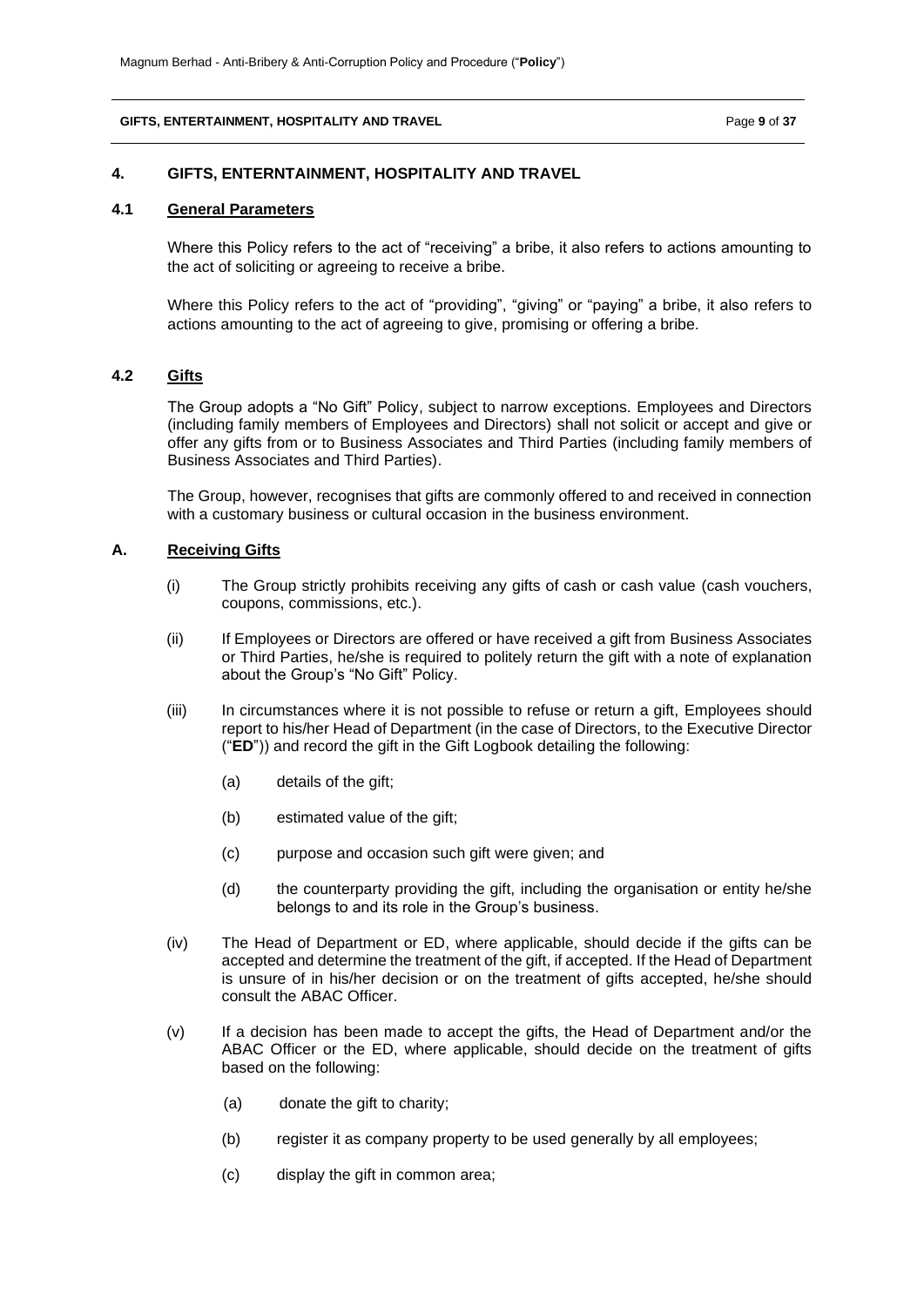### **GIFTS, ENTERTAINMENT, HOSPITALITY AND TRAVEL** Page **10** of **37**

- (d) share the consumption of the gift with employees; or
- (e) permit the gift to be retained by the employee.

The decision to accept gifts and the treatment of gifts shall be recorded in the Gift Logbook.

(vi) If the gift is given anonymously, the recipient must deliver the gift to the ABAC Officer and the ABAC Officer shall determine the treatment of the gift. The decision to accept gifts and the treatment of gifts shall be recorded in the Gift Logbook.

### **B. Exception to the "No Gift" Policy**

- (i) Notwithstanding the above, Employees and Directors may accept gifts in the following situations:
	- (a) token gifts or promotional items (such as pens, notepads, calendars etc. of minimal value) bearing company logo or brand;
	- (b) fruits, flowers, food hampers with an approximate or actual value not exceeding RM500; and
	- (c) provided that such gifts are shared amongst the Employees or placed in common area and are not extended and/or accepted for the purpose of or with intention to:
		- influence any present or future act or decision by that Employee or Director;
		- inducing that Employee or Director to perform or omit any act in violation of his/her proper duties and responsibilities; or
		- inducing that Employee or Director to use or direct any person to use his influence with the government, or any of its representatives, divisions or agencies to affect or influence any act or decision of any such government, representative, division or agency and in any or all of the above cases, for the purpose of expediting, benefiting, prejudicing or affecting in any way whatsoever whether directly or indirectly the business dealings or relationship of the gift giver with the Group.
- (ii) Employees should report to his/her Head of Department (in the case of Directors, to the ED) and record the gifts received in the Gift Logbook detailing the following:
	- (a) details of the gift;
	- (b) estimated value of the gift;
	- (c) purpose and occasion such gift were given; and
	- (d) the counterparty providing the gift, including the organisation or entity he/she belongs to and its role in the Group's business.

# **C. Providing Gifts**

(i) Generally, Employees and Directors are not allowed to offer or promises to give any gifts to Business Associates or to Third Parties.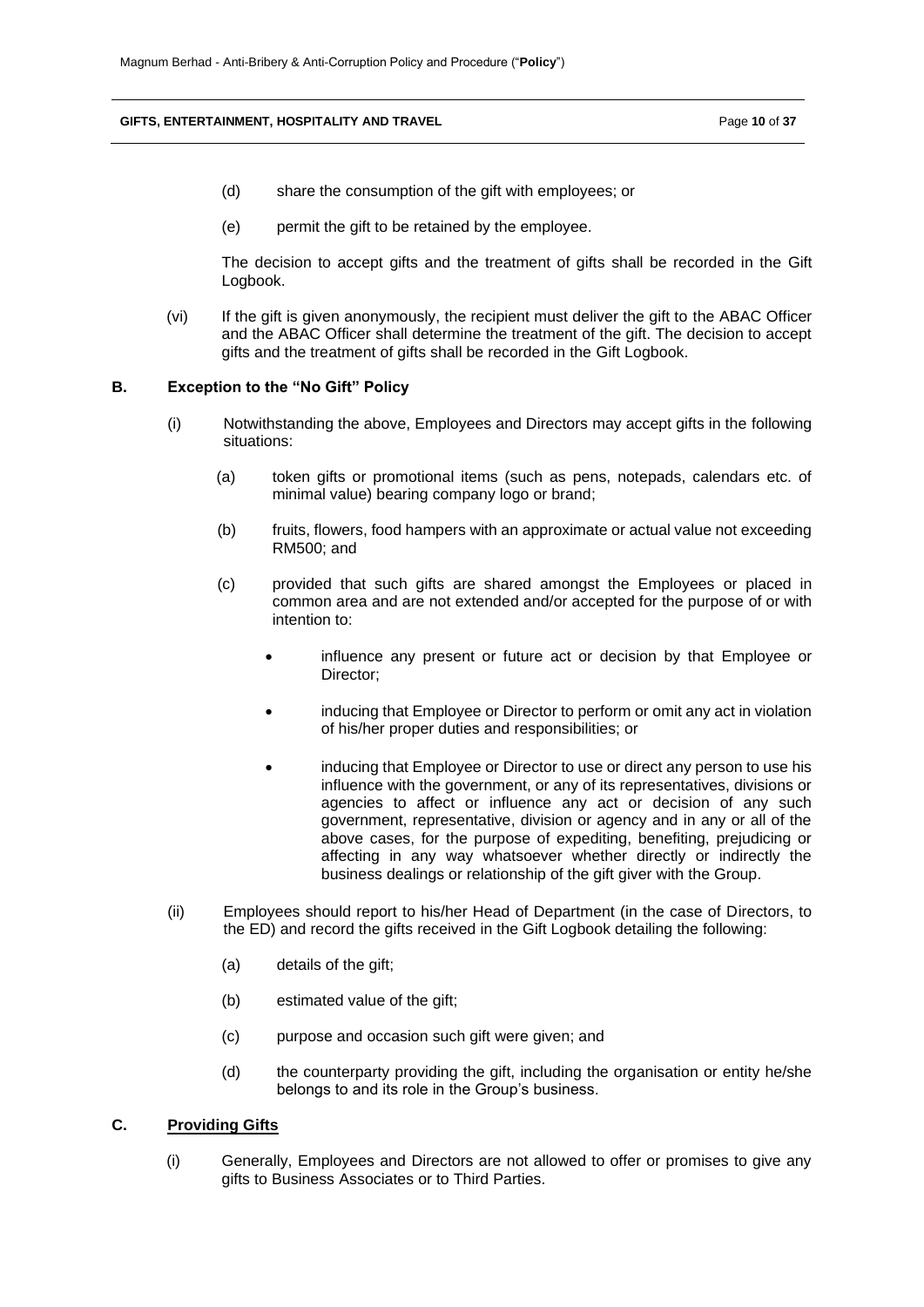#### **GIFTS, ENTERTAINMENT, HOSPITALITY AND TRAVEL Page 11 of 37** Page 11 of 37

- (ii) Gifts to Business Associates or Third Parties shall only be offered mainly as a business courtesy. Any gifts offered shall be unsolicited and not affecting, or be perceived as affecting, business judgment.
- (iii) Employees must obtain prior approval according to the applicable Authority Chart, or any other relevant documents, adopted by the respective companies within the Group, for providing gifts to Business Associates or Third Parties to foster healthy business relationship.
- (iv) All expenses incurred to provide the gifts must be properly documented, receipted and recorded in the Gift Logbook.

## **4.3 Entertainment and Hospitality**

The Group recognises that occasional entertainment and hospitality at a modest level (including meals, entertainment and recreational activities provided or paid for) is a legitimate way to foster good business relationships and is a common practice in the business environment. Entertainment and hospitality may include meals, receptions, tickets to entertainment, social or sports events.

It is important that Employees and Directors exercise proper care and judgment before providing entertainment and hospitality to Business Associates or to Third Parties and/or accepting entertainment or hospitality offered by Business Associates or Third Parties. This is to safeguard the Group, Employees, Directors, Business Associates and Third Parties from any impropriety or undue influence which may give rise to a risk of bribery.

# **A. Receiving Entertainment**

- (i) Employees and Directors are strictly prohibited from soliciting entertainment and hospitality from Business Associated or Third Parties.
- (ii) Employees and Directors are also prohibited from accepting entertainment and hospitality that is excessive, inappropriate, illegal, or given in response to, or in anticipation of, or to influence business judgment.
- (iii) In the event Employees and Directors find that entertainment and hospitality offered by Business Associates or Third Parties is beneficial to foster healthy business relationship and in a modest level, Employees and Directors may pursue the same after notifying his/her Head of Department and recording the event in the Entertainment Logbook detailing the following:
	- (a) details of the entertainment or hospitality;
	- (b) the value of the entertainment or hospitality;
	- (c) the purpose and occasion such entertainment or hospitality were given; and
	- (d) the counterparty providing the entertainment or hospitality, including the organisation or entity he/she belongs with and its role in the Group's business.

If Employees or Directors are unsure or is doubtful of the appropriateness of entertainment and hospitality offered by Business Associates and Third Parties, he/she should either decline the offer or consult his/her Head of Department (who shall seek the advice of the ABAC Officer, if deemed necessary) or if Director, then to consult the Relevant Board.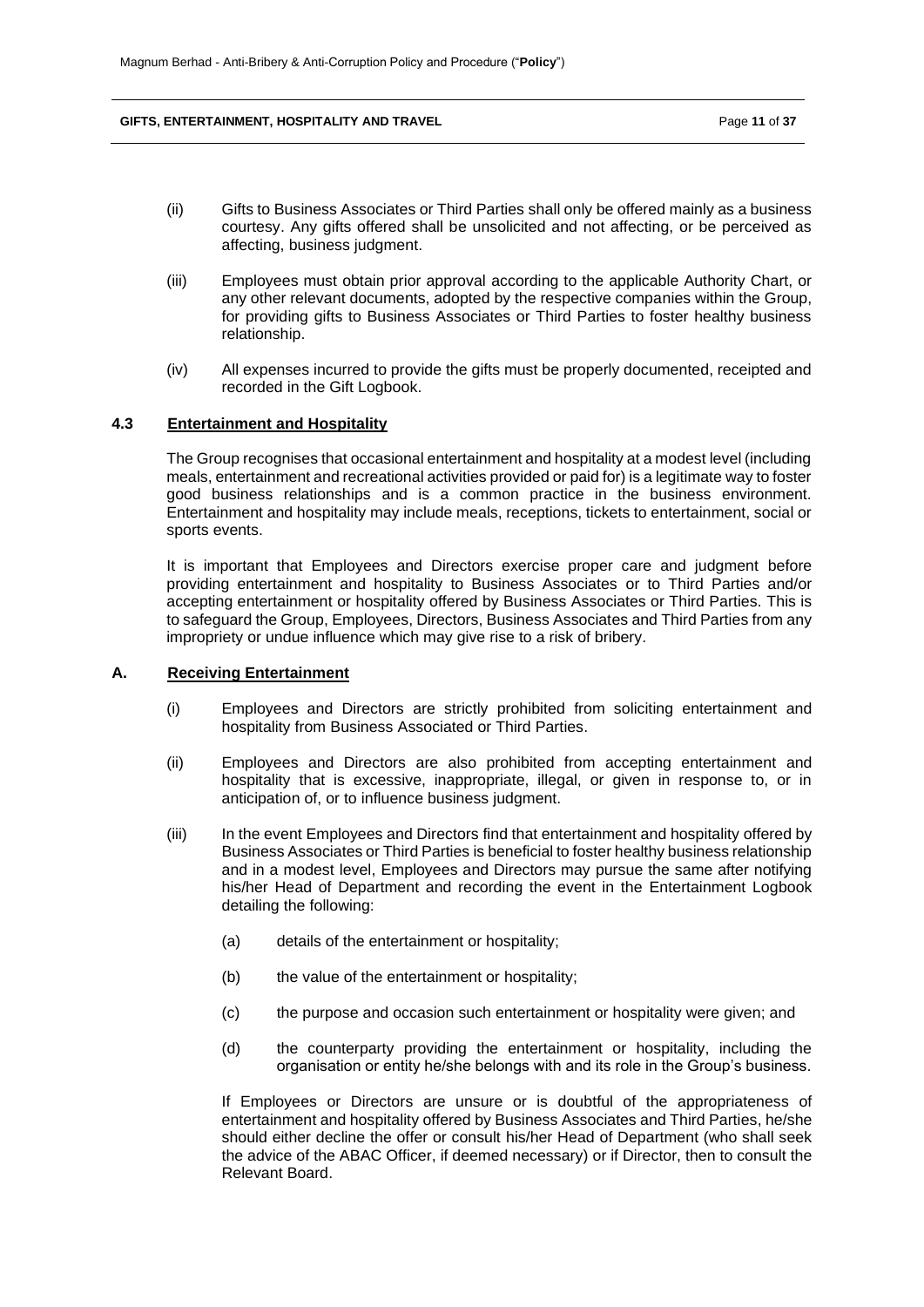### **GIFTS, ENTERTAINMENT, HOSPITALITY AND TRAVEL Page 12 of 37** Page 12 of 37

### **B. Providing Entertainment**

- (i) Employees, Directors and Business Associates are strictly prohibited from providing or offering entertainment and hospitality with a view to improperly influence on any party in exchange for any advantage or benefit in return for the Group.
- (ii) In providing or offering entertainment and hospitality to Business Associates or Third Parties, Employees and Directors should always bear in mind to exercise proper care and judgment in order not to be perceived that the provision or offer of entertainment and hospitality is in response to, or in anticipation of, or to influence business judgment.
- (iii) Employees must obtain prior approval according to the applicable Authority Chart, or any other relevant documents, adopted by the respective companies within the Group, for providing or offering entertainment and hospitality to Business Associates or Third Parties to foster healthy business relationship.
- (iv) Employees shall maintain expenses within the limits approved when providing or offering entertainment and hospitality to Business Associates or to Third Parties.
- (v) All expenses incurred to provide the entertainment and hospitality must be properly documented, receipted and recorded in the Entertainment Logbook together with the following details:
	- (a) details of the entertainment and hospitality;
	- (b) the value of the entertainment and hospitality;
	- (c) the purpose and occasion such entertainment and hospitality was given; and
	- (d) the counterparty receiving the gift, including the organisation or entity he/she belongs with and its role in the Group's business.
- (vi) In the case where Directors are providing or offering entertainment and hospitality to Business Associates or Third Parties to foster healthy business relationship, Directors must conform with the guidelines specified by the Relevant Board.

# **4.4 Third-Party Travel**

Business-related travel expenditures, such as travel, meals or accommodations, may be incurred depending on the business arrangement with Business Associates when performing a work or task relating to the Group's business and arrangement with business associations in which the Group is a member of, such as factory visits, site audits and business trips ("**Third-Party Travel**"). However, inappropriate, excessive or unnecessary Third-Party Travel poses a risk of bribery, especially when the business activity in question involves a material interest of a specific party (for example, auditors).

# **A. Specific Prohibitions**

- (i) The Group strictly prohibits the provision of any non-business-related travels, such as vacation trips, holidays, tours or anything to that substance, to any Business Associates or Third Parties.
- (ii) The Group also prohibits Employees and Directors from receiving any non-businessrelated travel from Business Associates or Third Parties.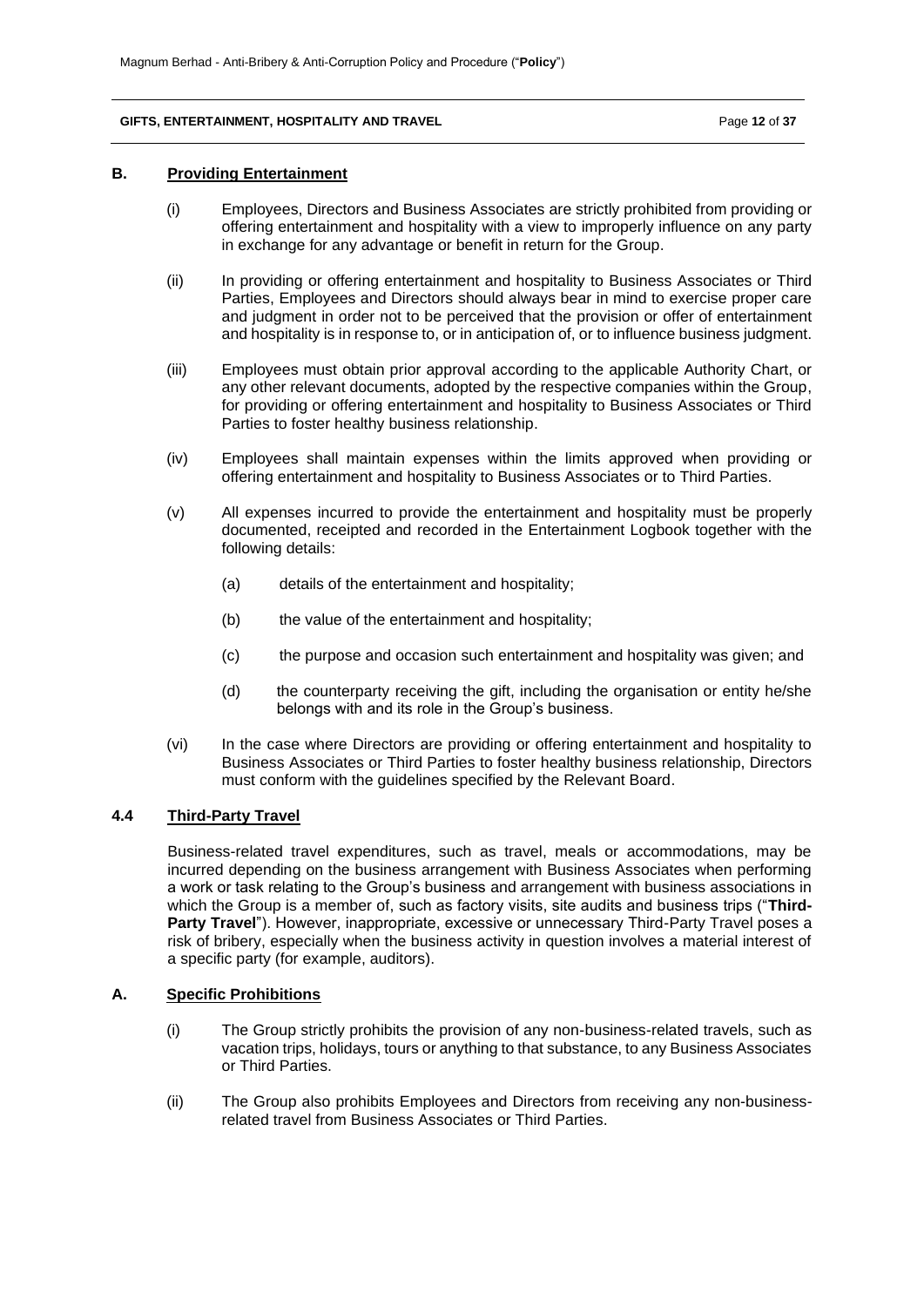### **GIFTS, ENTERTAINMENT, HOSPITALITY AND TRAVEL Page 13 of 37** Page 13 of 37

(iii) Third-Party Travel shall not be provided or accepted for persons not relevant for the performance of the work or task in question. For example, family members, who has no official business, of the person performing the work or task in question.

## **B. General Parameters**

- (i) When providing or receiving a Third-Party Travel, assessment shall be made considering the following:
	- (a) Relevance: whether the Third-Party Travel primarily relates to a legitimate business arrangement;
	- (b) Necessity: whether the Third-Party Travel and their recipients are necessary for the performance of the said business arrangement; and
	- (c) Proportionate and Reasonableness: whether the value of the Third-Party Travel (travel and accommodation class) is appropriate and reasonable in relation to the circumstances such as length or duration of trips and seniority level of the recipient.

# **C. Receiving Third-Party Travel**

- (i) When receiving Third-Party Travel involving outstation or overseas business-related travel provided by Business Associates or Third Parties to Employees or Directors, Employees or Directors receiving Third-Party Travel shall fill up the Travel Authorisation Form and submit for approval according to the applicable Authority Chart, or any other relevant documents, adopted by the respective companies within the Group.
- (ii) Employees or Directors receiving Third-Party Travel shall record the occasion in the Third-Party Travel Logbook detailing the following:
	- (a) details of the Third-Party Travel;
	- (b) the estimated value of the Third-Party Travel;
	- (c) the purpose and occasion such Third-Party Travel were given; and
	- (d) the counterparty providing the entertainment or hospitality, including the organisation or entity he/she belongs with and its role in the Group's business.

# **D. Providing Third-Party Travel**

- (i) When providing Third-Party Travel to Business Associates or any Third Parties, Employees or Directors must obtain prior approval according to the applicable Authority Chart, or any other relevant documents, adopted by the respective companies within the Group.
- (ii) All expenses incurred to provide Third-Party Travel to Business Associates or to Third Parties must be properly documented, receipted and recorded in Third-Party Travel Logbook.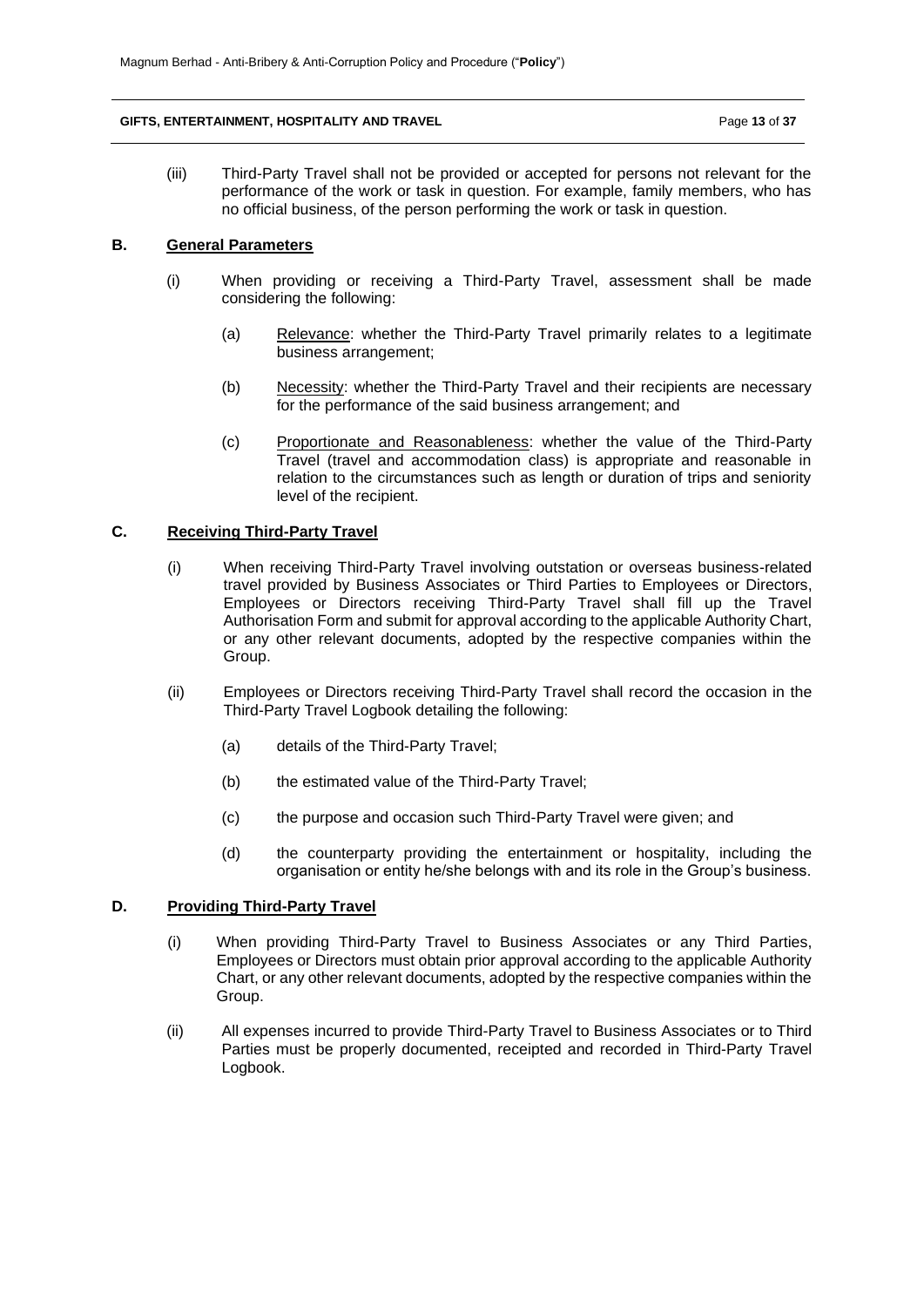#### **GIFTS, ENTERTAINMENT, HOSPITALITY AND TRAVEL Page 14 of 37** Page 14 of 37

### **4.5 Dealings with Public Officials**

Caution must be exercised when dealing with public officials as bribing an Officer of a Public Body or a Foreign Public Official ("**Public Officials**") is an offence under the MACCA.

"*Officer of a Public Body*" is defined under the MACCA as any person who is a member, an officer, an employee or a servant of a public body, and includes a member of the administration, a member of Parliament, a member of a State Legislative Assembly, a judge of the High Court, Court of Appeal or Federal Court, and any person receiving any remuneration from public funds, and, where the public body is a corporation sole, includes the person who is incorporated as such.

*"Foreign Public Officials"* is defined under the MACCA to include (a) any person who holds a legislative, executive, administrative or judicial office of a foreign country whether appointed or elected; (b) any person who exercises a public function for a foreign country, including a person employed by a board, commission, corporation, or other body or authority that is established to perform a duty or function on behalf of the foreign country; and (c) any person who is authorized by a public international organization to act on behalf of that organization.

Employees, Directors and Business Associates who have dealings with Public Officials shall not engage, directly or through a third party, in any activity or transaction that may constitute, or be perceived to constitute, as an attempt to bribe Public Officials.

## **A. Providing Gifts, Entertainment and Hospitality and Third-Party Travel to Public Officials**

- (i) Employees and Business Associates are strictly prohibited from paying for or providing gifts, entertainment and hospitality and Third-Party Travel to Public Officials for or on behalf of the Group.
- (ii) Gifts, entertainment and hospitality and Third-Party Travel to Public Officials for or on behalf of the Group must only be paid or provided for by the decision of the ED. The ED must conform with the guidelines specified by the Relevant Board and are prohibited from paying for or providing gifts, entertainment and hospitality and Third-Party Travel that are excessive, lavish and directed to Public Officials in his/her personal capacity.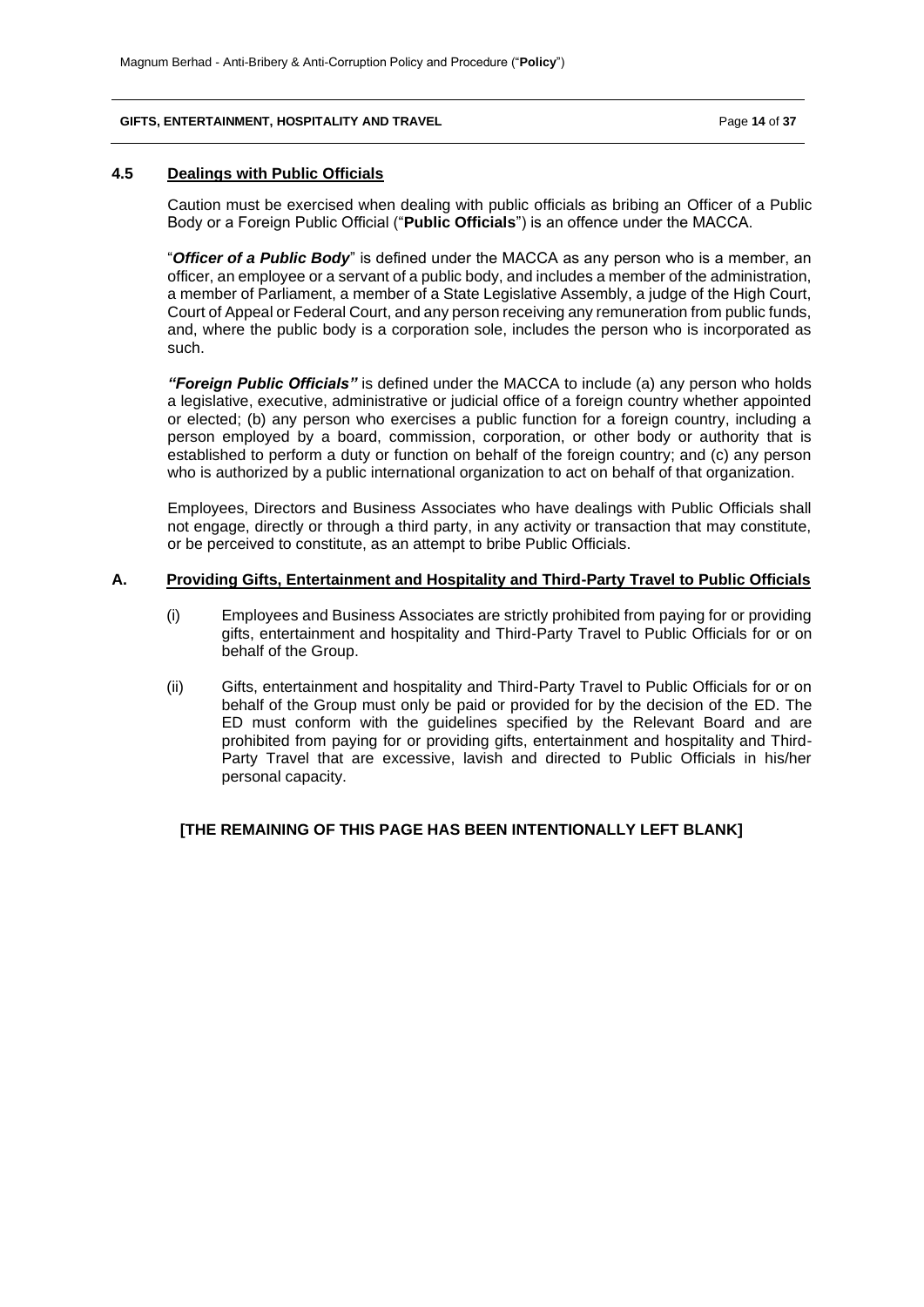#### **DONATIONS AND SPONSORSHIPS Page 15** of **37**

### **5. DONATIONS AND SPONSORSHIPS**

# **5.1 Donations and Sponsorships**

As part of the Group's commitment to contribute and give back to the communities where the Group operates, the Group provides such assistance in appropriate circumstances and in an appropriate manner. However, such requests must be carefully examined for legitimacy and not to be made to improperly influence a business outcome.

Employees and Directors must ensure that all donations and sponsorships by the Group are not used to circumvent, avoid or evade the laws and regulatory requirements. More importantly, it shall not be used to facilitate corruption, illegal and money laundering activities.

#### **A. Providing Donations and Sponsorships**

- (i) All request for donations and sponsorships shall be carefully examined with appropriate due diligence to assess the legitimacy of such request.
- (ii) When conducting due diligence on requests for donations and sponsorships, assessment shall be made considering the following criteria:
	- (a) the objective of the donation and sponsorship does not contradict with the Group's values;
	- (b) the intended recipient is a legitimate organisation and proper due diligence/background checks have been conducted; and
	- (c) there is no risk of a perceived improper advantage for the Group.
- (iii) Pre-planned donations and sponsorships / donations and sponsorships budgeted annually shall be processed and approved according to the internal procedures.
- (iv) All ad-hoc request for donations not exceeding RM5,000 (per request) and sponsorships not exceeding RM20,000 (per request) shall be processed by the relevant departments of the companies within the Group receiving such requests and approved according to the applicable Authority Chart, or any other relevant documents, adopted by the respective companies within the Group.
- (v) All ad-hoc request for donations exceeding RM5,000 (per request) and sponsorships exceeding RM20,000 (per request) shall be processed by the relevant departments of the companies within the Group receiving such requests before passing on to the ABAC Officer for verification and approved according to the applicable Authority Chart, or any other relevant documents, adopted by the respective companies within the Group.
- (vi) All expenses incurred in providing donations and sponsorships must be properly documented, receipted and recorded in the Donations and Sponsorships Logbook.
- (vii) Once a donation or sponsorship has been made, the Group shall undertake necessary measures to validate the carrying out of the intended utilisation of the donation or sponsorship, and where possible, make note on whether the objectives of the donation or sponsorship has been achieved.
- (viii) A trail of documentary evidence relating to donations and sponsorships by the Group (including all expenses incurred for donations and sponsorships) shall be compiled and kept in a database within the relevant business unit of the Group.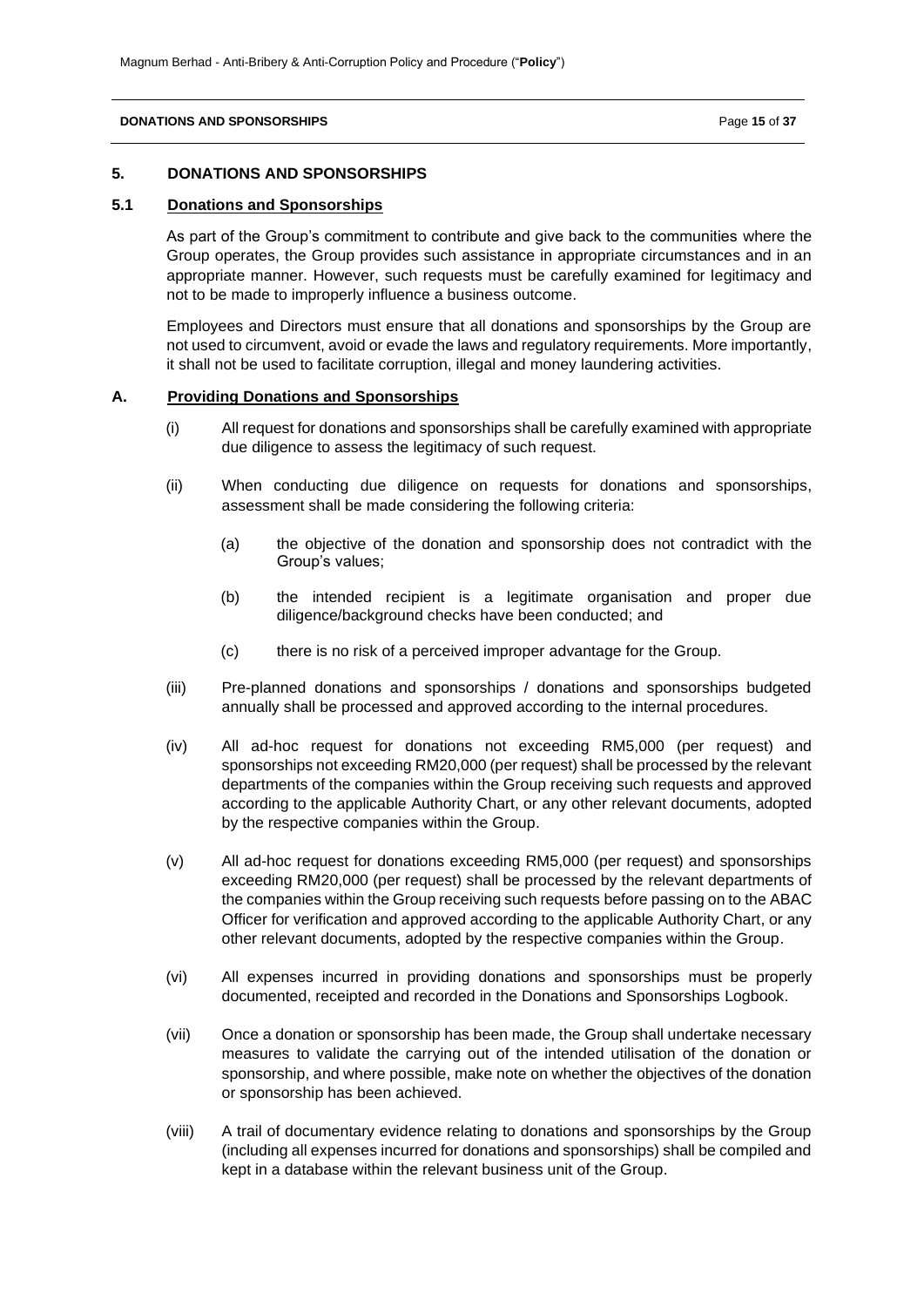#### **DONATIONS AND SPONSORSHIPS Page 16** of 37

# **5.2 Political Contributions**

As a matter of general policy, the Group has no political affiliation and does not make or offer monetary or in-kind political contributions to political parties, political party officials or candidates for political office. If any contribution is made, it must be permissible under applicable laws and must not be made with any promise or expectation of favourable treatment in return and must be accurately reflected in the Group's accounting records. Where political contribution is permitted by applicable law, such contribution must be approved by the Board of Directors.

While Employees, Directors and Business Associates are not prohibited from making personal political donations or contributions, those donations or contributions must never be associated with the Group and must always be made in Employees', Directors' and Business Associates' own personal capacity.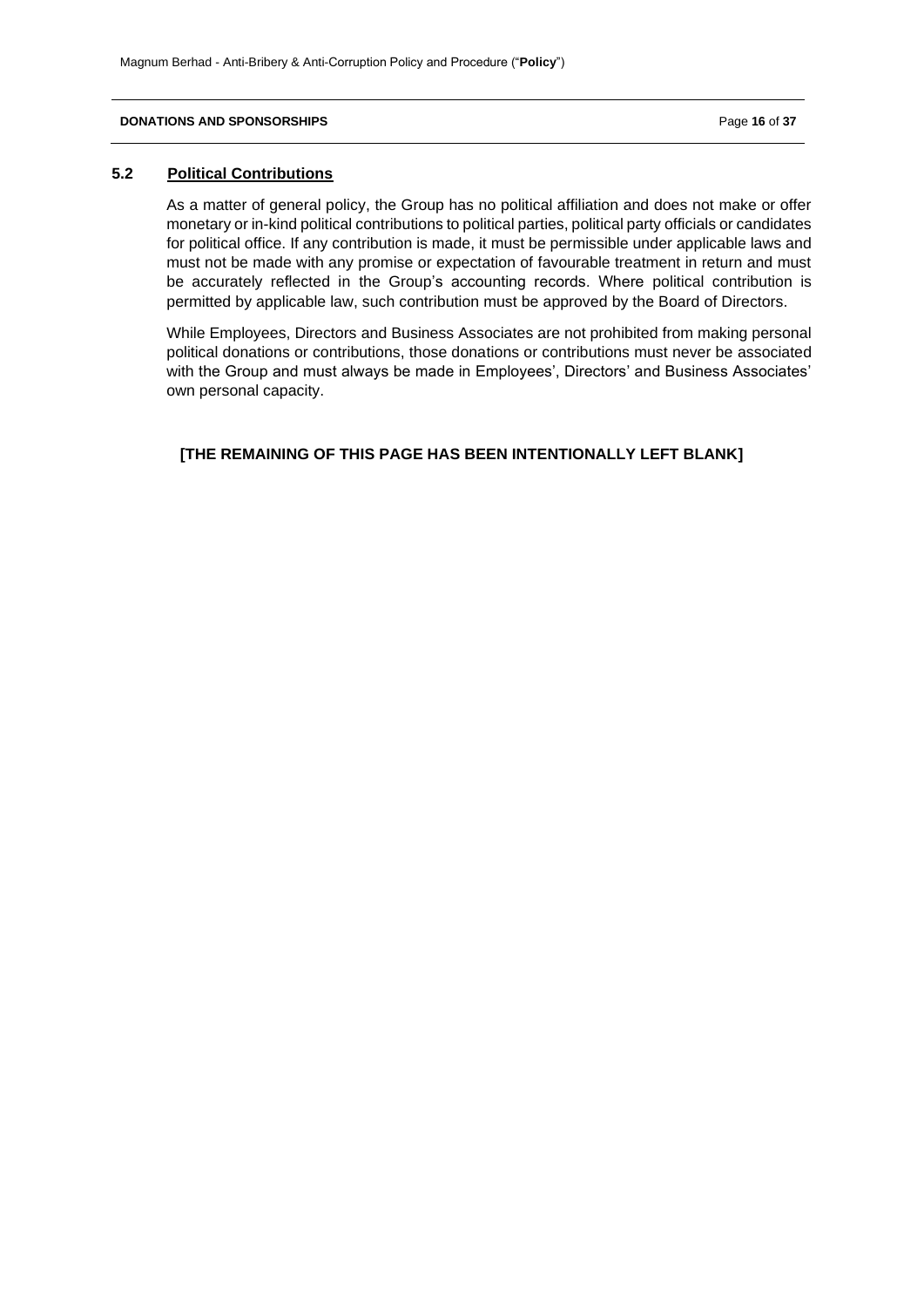#### **FACILITATION PAYMENTS** Page 17 of 37

### **6. FACILITATION PAYMENTS**

Facilitation payments includes unofficial and improper payments or benefit, given to secure or expedite a routine or necessary action to which the Group is entitled, legally or otherwise. Facilitation payments are a form of bribery and could be small in value and solicited by both public and private sectors.

Facilitation payments are often extorted in circumstances such as:

- (i) obtaining release of perishable goods from customs or seeking entry at the immigration desk or obtaining clearances or non-actions on complaints or inspections; and
- (ii) a payment or benefit requested by a government or regulatory officer to provide preferential treatment such as expedition of processing of documents.

There could be instances where payments may be made in exchange for a lawful express or preferential service (such as expedited passport and visa approval process). These payments are not considered as facilitation payments provided that the payments fulfil the following criteria:

- (i) the express or preferential service is available to everyone;
- (ii) the payment for express or preferential service is made in accordance with an official and published price list;
- (iii) the payment for express or preferential service is not payable individual but to the organization or entity; and
- (iv) an official receipt will be issued by the organization or entity for the payment of express or preferential service.

# **A. Making Facilitation Payments**

- (i) Employees, Directors and Business Associates are strictly prohibited from making any facilitation payments for or on behalf of the Group, even where such payments may not be expressly prohibited under local law, local practice or customs in certain jurisdictions.
- (ii) If Employees, Directors and Business Associates encounter requests of facilitation payments for or on behalf of the Group, he/she must refuse such requests and immediately report such requests to the ABAC Officer.
- (iii) If Employees, Directors and Business Associates are pressured to make a facilitation payment and such payment becomes necessary to protect his/her health, safety or liberty, he/she shall immediately report the incident to the ABAC Officer by providing the following information, where practicable:
	- (a) the date and time of the incident;
	- (b) the service or routine action that was sought after;
	- (c) the identity of the persons involved in the incident;
	- (d) the particulars of the threat and circumstances in which the threat was made; and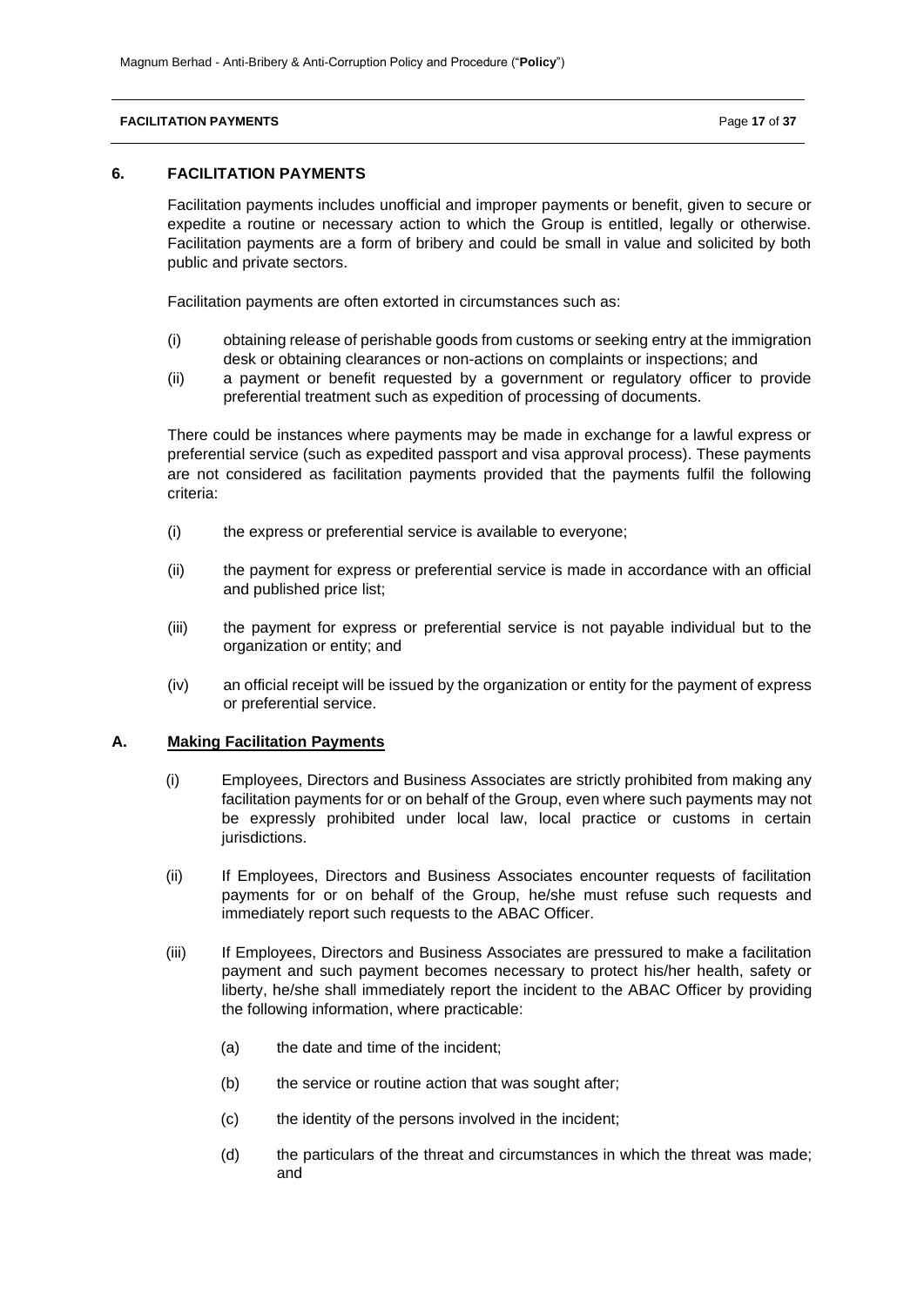**FACILITATION PAYMENTS** Page 18 of 37

- (e) the amount or the amount of the facilitation payment made.
- (iv) The Group will not take adverse action against any persons who make facilitation payments for or on behalf of the Group in the genuine belief that his/her health, safety or liberty would have been compromised if such payments had not been made.

In the event that the ABAC Officer receives a report of facilitation payments being made for or on behalf of the Group in circumstances where pressure or coercion may have been applied, the ABAC Officer shall immediately report the incident as required under Section 25 of the MACCA.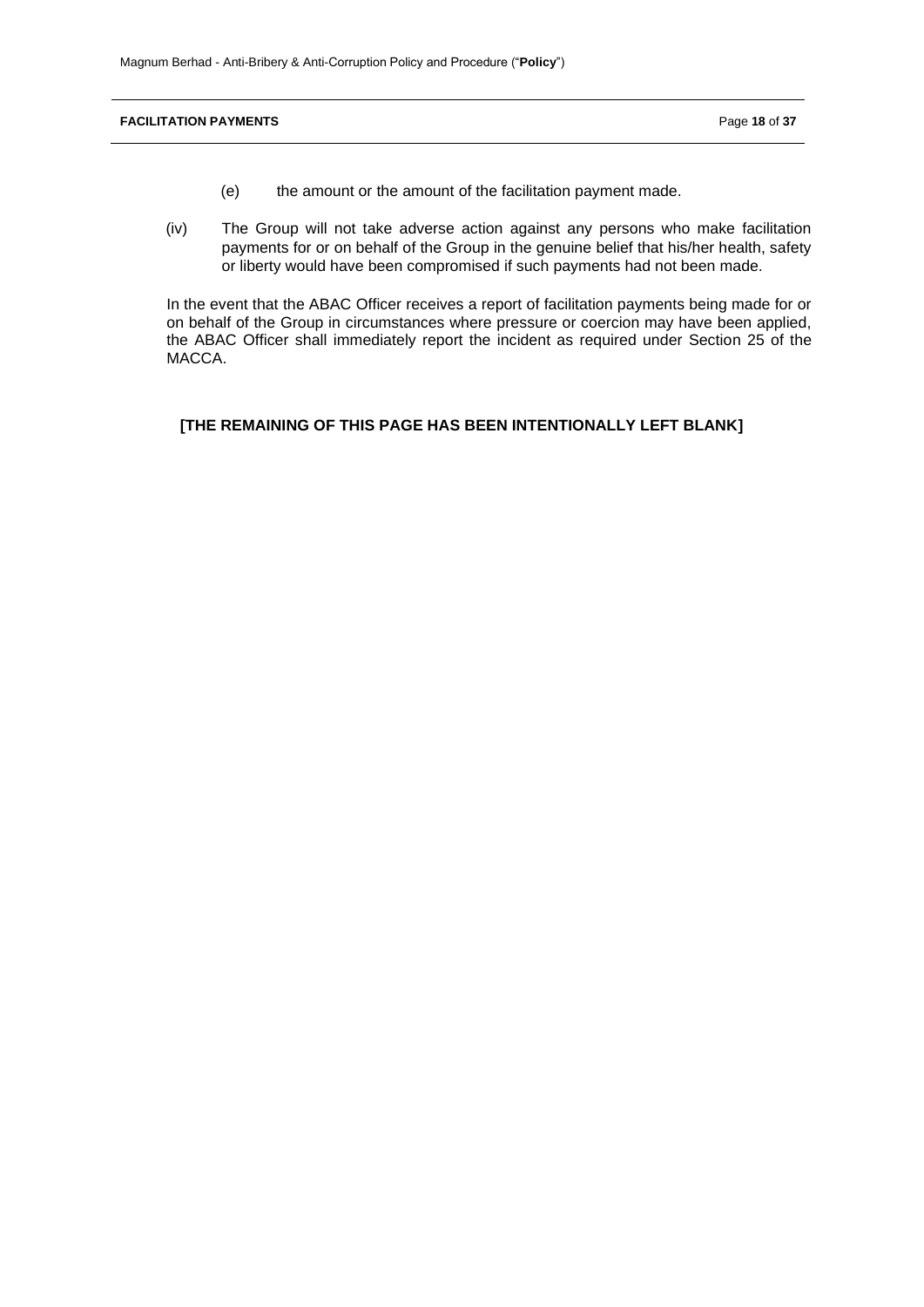## **FINANCIAL & NON-FINANCIAL CONTROLS** Page **19** of **37**

# **7. FINANCIAL & NON-FINANCIAL CONTROLS**

The Group adopts a clear separation of functions and duties for all jobs and positions and decision-making processes, whether financial or non-financially related.

All transactions entered or matters involving the Group are subject to appropriate levels of approval with a clear separation of functions and duties.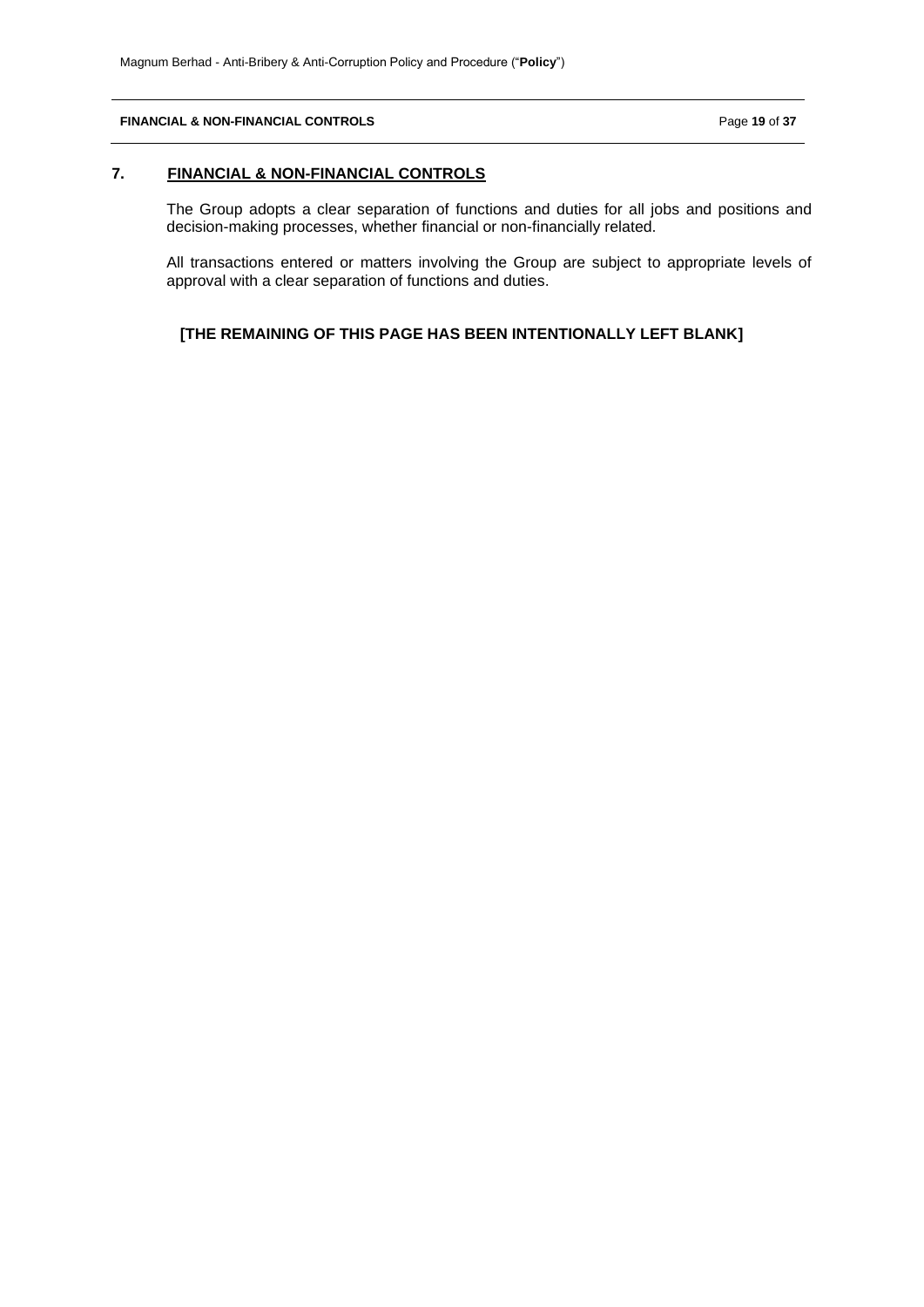#### **RECRUITMENT OF EMPLOYEES Page 20** of 37

### **8. RECRUITMENT OF EMPLOYEES**

# **8.1 Recruitment**

The Group should conduct its recruitment practices in a way that is fair and transparent. This avoids distortions in the recruiting process that could lead to risks with unethical or unsuitable candidates being selected. It would be more important for the Group to demonstrate that its recruitment processes are untainted by bribery, favouritism or nepotism.

Appropriate due diligence should be applied in selecting recruits, especially senior management and employees particularly those to be placed in a department or aspect of operational functions vulnerable to bribery and corruption, and in appointing board members.

### **8.2 Employment Contract**

The Group expects the adherence to the provisions, principles and standards of this Policy by Employees (including Directors who are employees) and requires Employees to attest in writing that they have read, understood and will observe the provisions, principles and standards of this Policy. This attestation will be done by completing the Integrity Declaration Form for Employees, **attached as Appendix 1**, which shall be signed and submitted to the Group prior or during the official appointment of new Employees by the Group.

Existing Employees (including Directors who are employees) must declare any conflict of interest in the same way upon this Policy being disseminated to them.

The terms and conditions of the employment contract should contain appropriate provisions on compliance with anti-bribery and anti-corruption requirements of the Group, the right to termination and disciplinary action for non-compliance and such other requirements as the Group may from time to time consider appropriate in relation to anti-bribery and anti-corruption.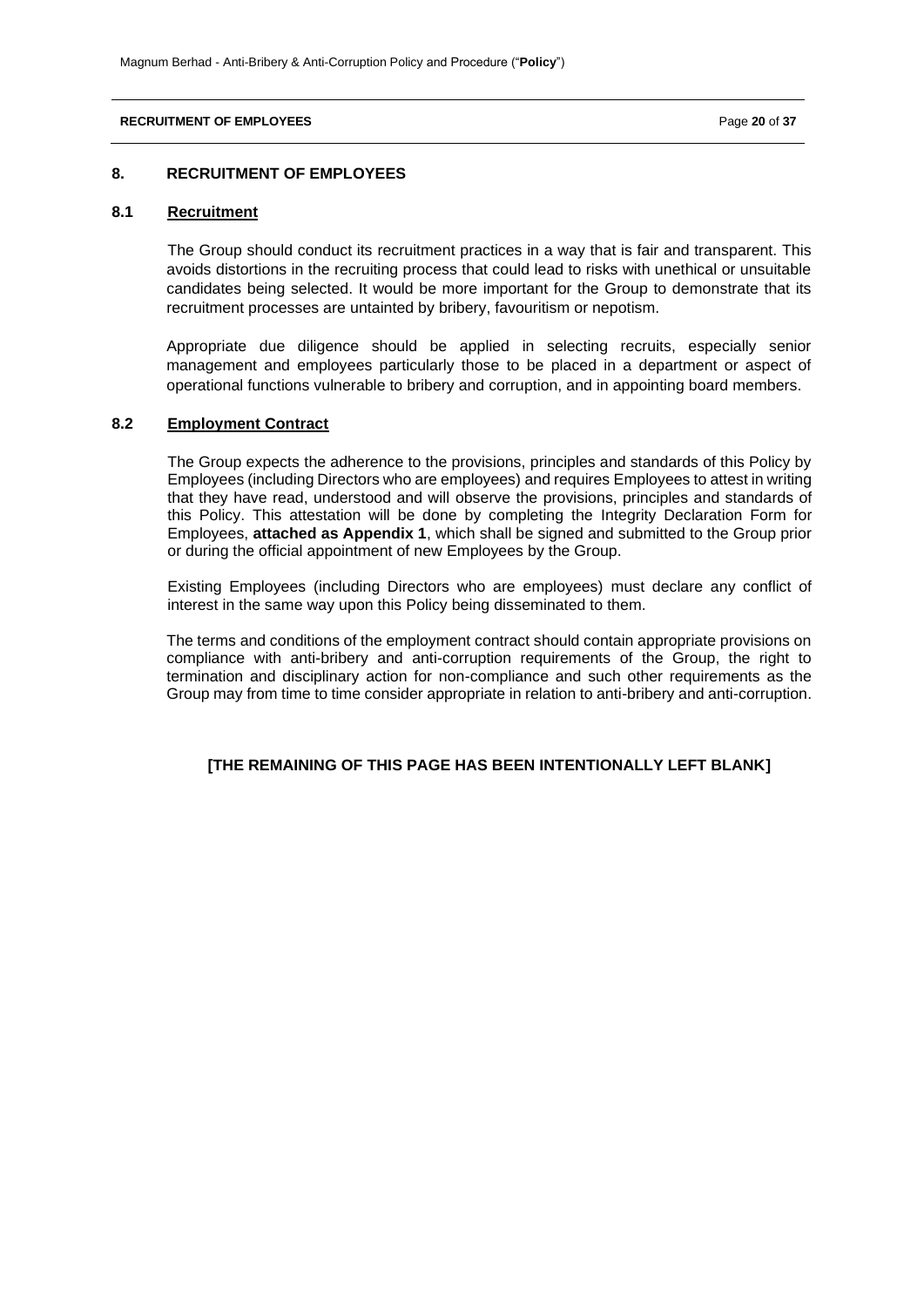#### **BUSINESS DEALING WITH INTEGRITY Page 21 of 37 Page 21 of 37**

## **9. BUSINESS DEALINGS WITH INTEGRITY**

The Group is committed to conduct business with Business Associates and Third Parties who uphold the same value of business ethics and integrity as the Group.

The Group expects the acknowledgement and adherence to the provisions, principles and standards of this Policy by Business Associates. Such acknowledgement and adherence shall be documented in the Business Associates Declaration Form, **attached as Appendix 2**, which shall be signed and submitted to the Group prior or during the official appointment or engagement of the Business Associate by the Group.

Existing Business Associates must declare any conflict of interest in the same way upon this Policy being disseminated to them.

The terms and conditions of the contracts establishing relations with Business Associates should contain appropriate provisions on compliance with anti-bribery and anti-corruption requirements of the Group, the right to termination and other actions for non-compliance and such other requirements as the Group may from time to time consider appropriate in relation to anti-bribery and anti-corruption.

Associated and affiliated companies of the Group are urged to establish anti-bribery and anticorruption policy similar or in line with the principles and standards of this Policy.

In any event, Business Associates must observe the requirements of the Group as regards Business Associates in relation to bribery and corruption.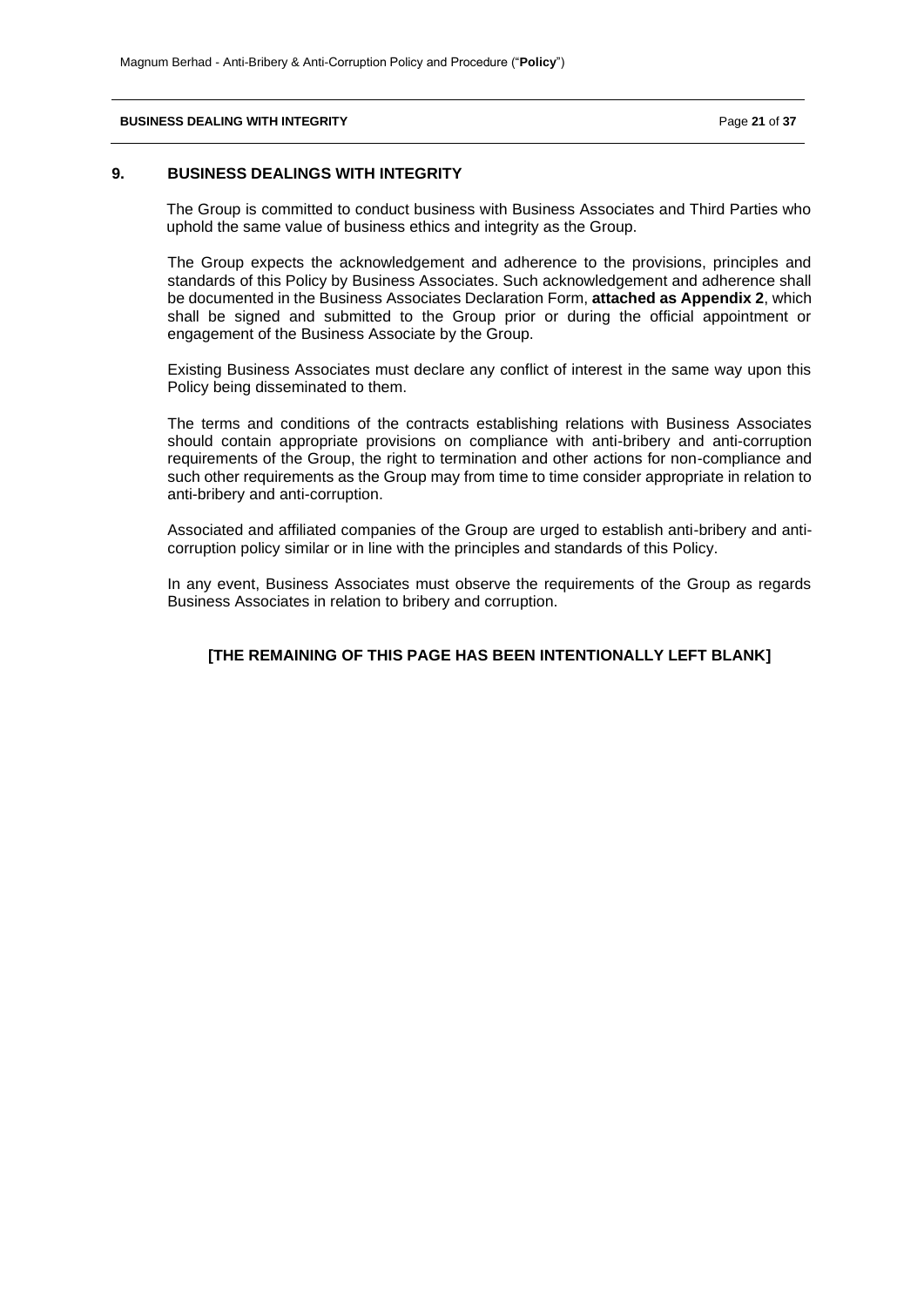#### **BRIBERY AND CORRUPTION RISK ASSESSMENT Page 22** of 37

## **10. BRIBERY AND CORRUPTION RISK ASSESSMENT**

A bribery and corruption risk assessment should form the basis of an organisation's anti-bribery and anti-corruption efforts. As such, the Group should conduct bribery and corruption risk assessments periodically and when there is a change in law or circumstance of the business to identify, analyse, assess and prioritise the internal and external bribery and corruption risks of the Group.

Complying with Paragraph 15.29 of the Listing Requirements of Bursa Securities, effective from 1 June 2020, the Company must ensure that bribery and corruption risk is included in its annual risk assessment of the Group.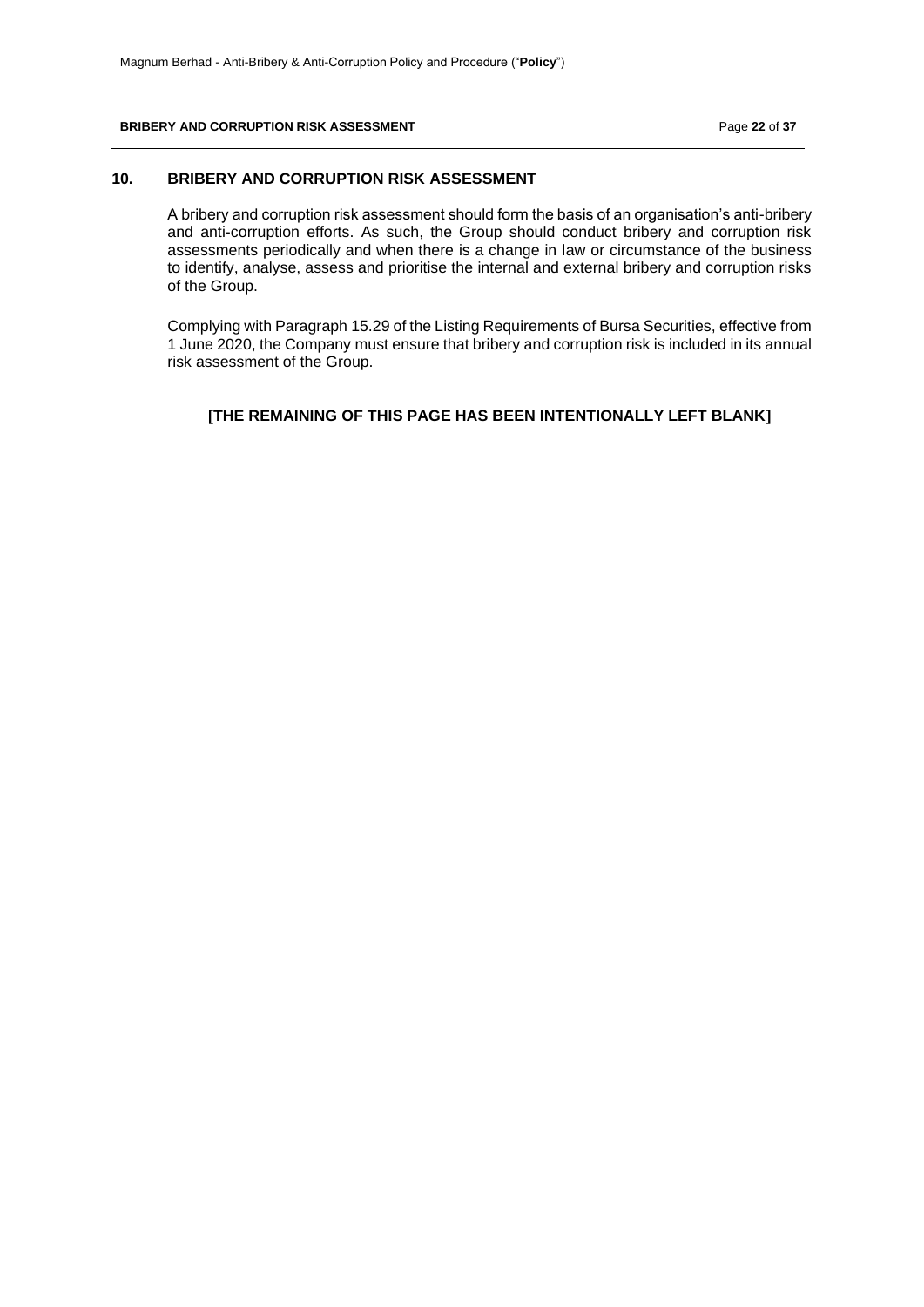#### **TRAINING AND COMMUNICATION** Page **23** of **37**

# **11. TRAINING AND COMMUNICATION**

Training is fundamental to obtaining the commitment of the Directors, Employees and Business Associates to anti-bribery and anti-corruption and to providing the Directors, Employees and Business Associates with the skills and awareness needed to deal with situations which they may encounter.

Top-Level Management, with the assistance of Human Resource Department should identify the messages and information it wishes to communicate internally and externally on anti-bribery and anti-corruption and select the communications channels and method that will be most effective. Communication should be adapted in content and language to reflect varying audiences, localities and languages.

All training materials and communicated information as well as the attendance records of training sessions shall be compiled and kept by the Human Resource Department.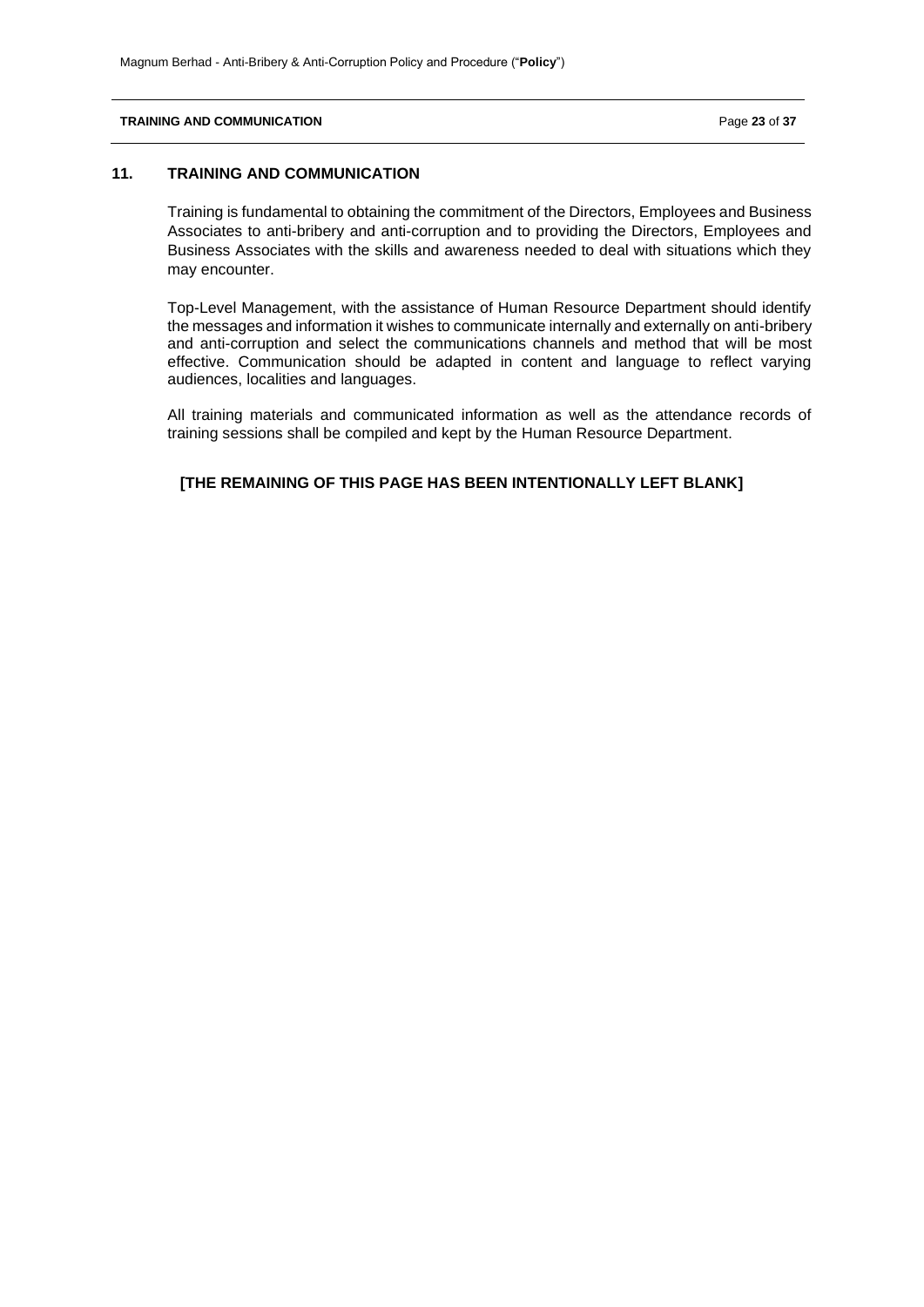### **RECORD KEEPING** Page 24 of 37

## **12. RECORD KEEPING**

It is important that proper and complete records and documentation of all transactions made by and matters involving the Group be maintained as these would serve as evidence that the transactions made were bona fide and were not made with a corrupt or unethical intent.

- (i) All Logbooks and relevant documentation required to be maintained by or in relation to this Policy or any other policies or guidelines of the Group to record details of gifts, entertainments and hospitality as well as Third-Party Travel, donations and sponsorships, facilitation payments shall be submitted to the ABAC Officer on a quarterly basis for review.
- (ii) The ABAC Officer shall maintain written records evidencing that due diligence has taken place and that any risks identified have been carefully considered and mitigated as practicably as possible.
- (iii) All Logbooks and relevant documentation mentioned in this Policy shall be retained.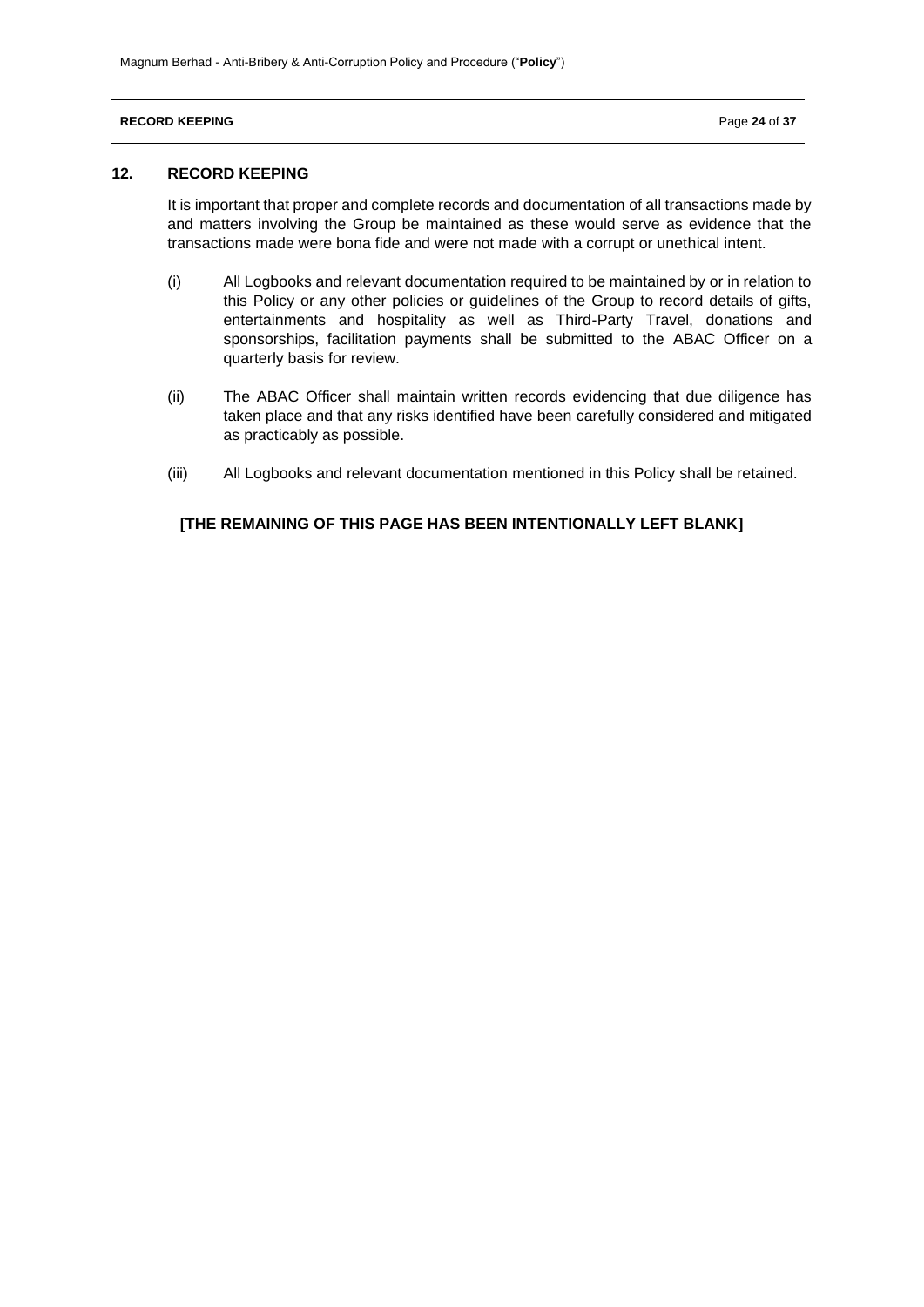#### **WHISTLEBLOWNG CHANNEL Page 25 of 37**

### **13. WHISTLEBLOWING CHANNEL**

The Group encourages openness and transparency in its commitment to the higher standard of integrity and accountability.

You will be accorded protection of confidentiality when you make a report or disclosure through the Group's whistleblowing channel about any actual or perceived bribery and corruption in good faith, belief and without malicious intent.

Please refer to the Group's Whistleblowing Policy at [http://www.magnum.my/pdf/Whistle\\_Blowing\\_Policy.pdf](http://www.magnum.my/pdf/Whistle_Blowing_Policy.pdf) for further details.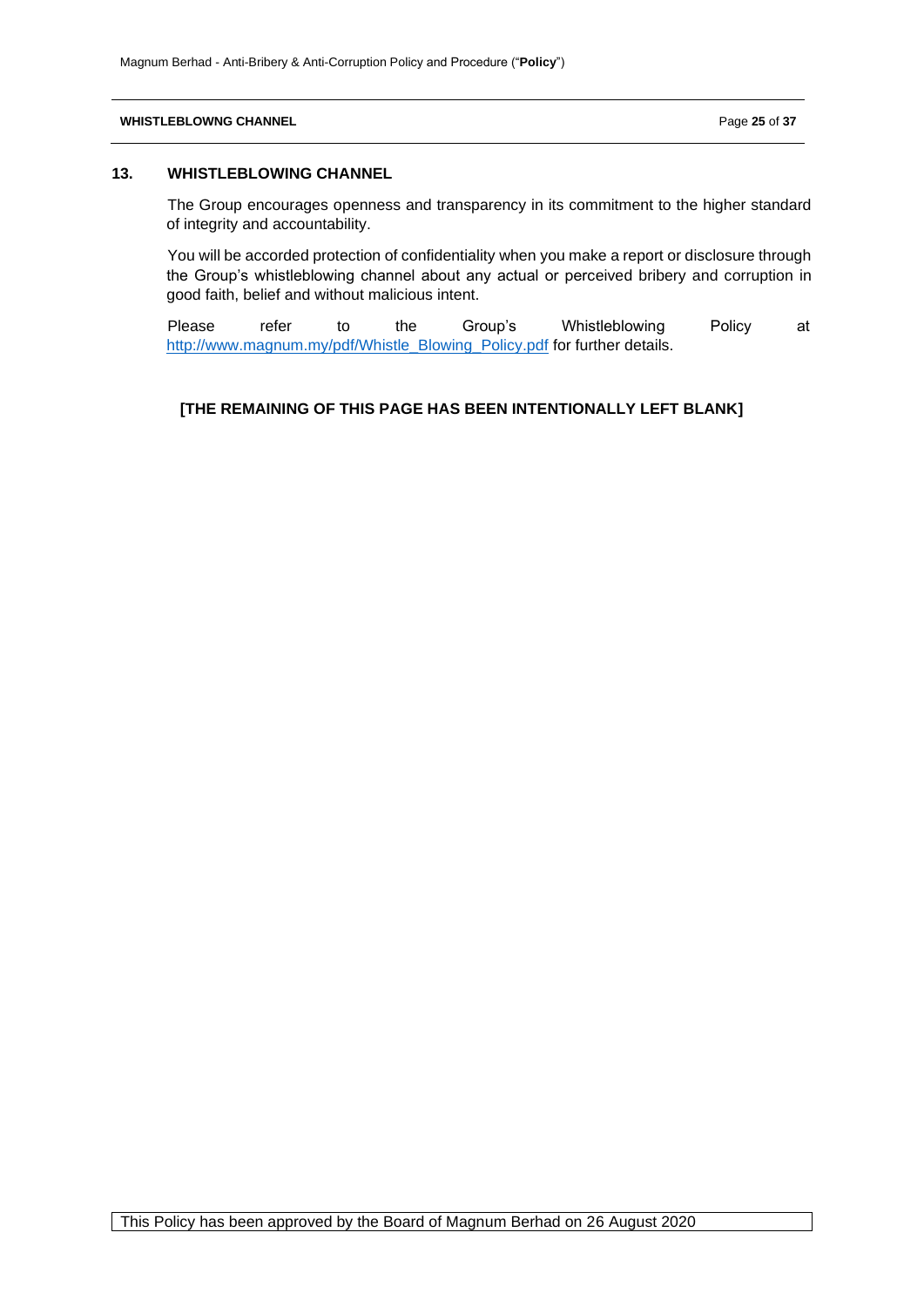#### **APPENDIX 1** Page 26 of 37

## **Appendix 1**

### **Integrity and Background Declaration Form for Employees ("Declaration Form")**

| Name     |  |
|----------|--|
| Position |  |

- 1. I agree to comply with all laws and regulations in the conduct of business or service in relation to the businesses and operations of Magnum Berhad and its subsidiaries ("**Group**"),
- 2. I agree to abide by the terms and conditions governing my appointment or employment relationship with the Group, with reference to:
	- (i) any official contracts, employment letter, letter of offer, letter of appointment, engagement letter, or any form of document of the similar nature;
	- (ii) the terms and conditions of employment;
	- (iii) the employment code of conduct & ethics; and
	- (iv) the Group's Anti-Bribery & Anti-Corruption Policy and Procedure.
- 3. I agree to act in an ethical manner and will not undertake any bribery and corrupt conduct in contravention of the Malaysian Anti-Corruption Commission Act 2009 in carrying out my duties and responsibilities for the Group.
- 4. I understand if I fail to comply with clauses 1 to 3 of this Declaration Form, the Group reserves the right to undertake a review of my appointment or employment with the Group, which may lead to disciplinary actions, dismissal and even reporting any instances of bribery and corruption to the relevant authorities.
- 5. I declare, in the best of my knowledge and belief, that:
	- $\square$  I am not aware of any actual, potential, or perceived conflict of interest situations with the Group or other stakeholders of the Group.
	- $\square$  apart from the actual, potential, or perceived conflict of interest situations declared in **Appendix A of this Declaration Form** or save as disclosed to the Group (not specifically disclosed in Appendix A of this Declaration Form), I am not aware of any other actual, potential, or perceived conflict of interest situations with the Group or other stakeholders of the Group.

*(tick whichever is applicable)*

I agree to notify the Group, as soon as practicable, on any new actual, potential, or perceived conflict of interest.

- 6. I further declare that:
	- $\Box$  I have never been convicted of crime or offences, other than traffic offences (if any).
	- $\Box$  I have been convicted of the following crime or offences.

#### *(tick whichever is applicable)*

To provide a brief description of financial or commercial crime convicted, if any: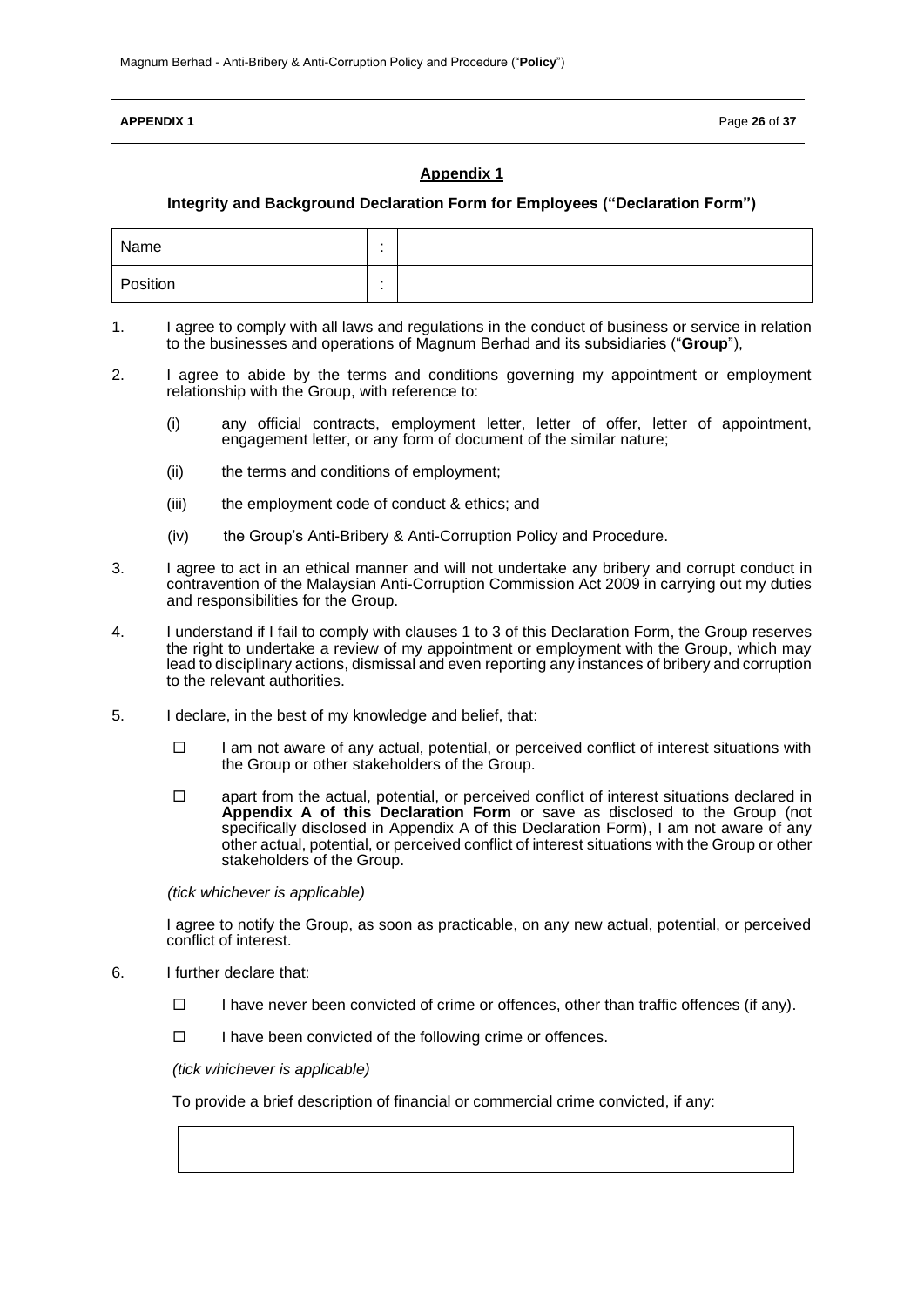#### **APPENDIX 1** Page 27 of 37

I declare that all information provided in this Declaration Form is to the best of my knowledge and belief and are true, complete, and accurate. I understand that if any information provided in this Declaration Form is untrue, incomplete or inaccurate, the Group reserves the right to undertake a review of my appointment or employment with the Group, which may lead to disciplinary actions, dismissal and even reporting any instances of bribery and corruption to the relevant authorities.

\_\_\_\_\_\_\_\_\_\_\_\_\_\_\_\_\_\_\_\_\_\_\_\_\_\_\_\_\_\_\_\_\_

\_\_\_\_\_\_\_\_\_\_\_\_\_\_\_\_\_\_\_\_\_\_\_\_\_\_\_\_\_\_\_\_\_

\_\_\_\_\_\_\_\_\_\_\_\_\_\_\_\_\_\_\_\_\_\_\_\_\_\_\_\_\_\_\_\_\_

Name:

Identity Card/ Passport Number:

Signature:

Date: \_\_\_\_\_\_\_\_\_\_\_\_\_\_\_\_\_\_\_\_\_\_\_\_\_\_\_\_\_\_\_\_\_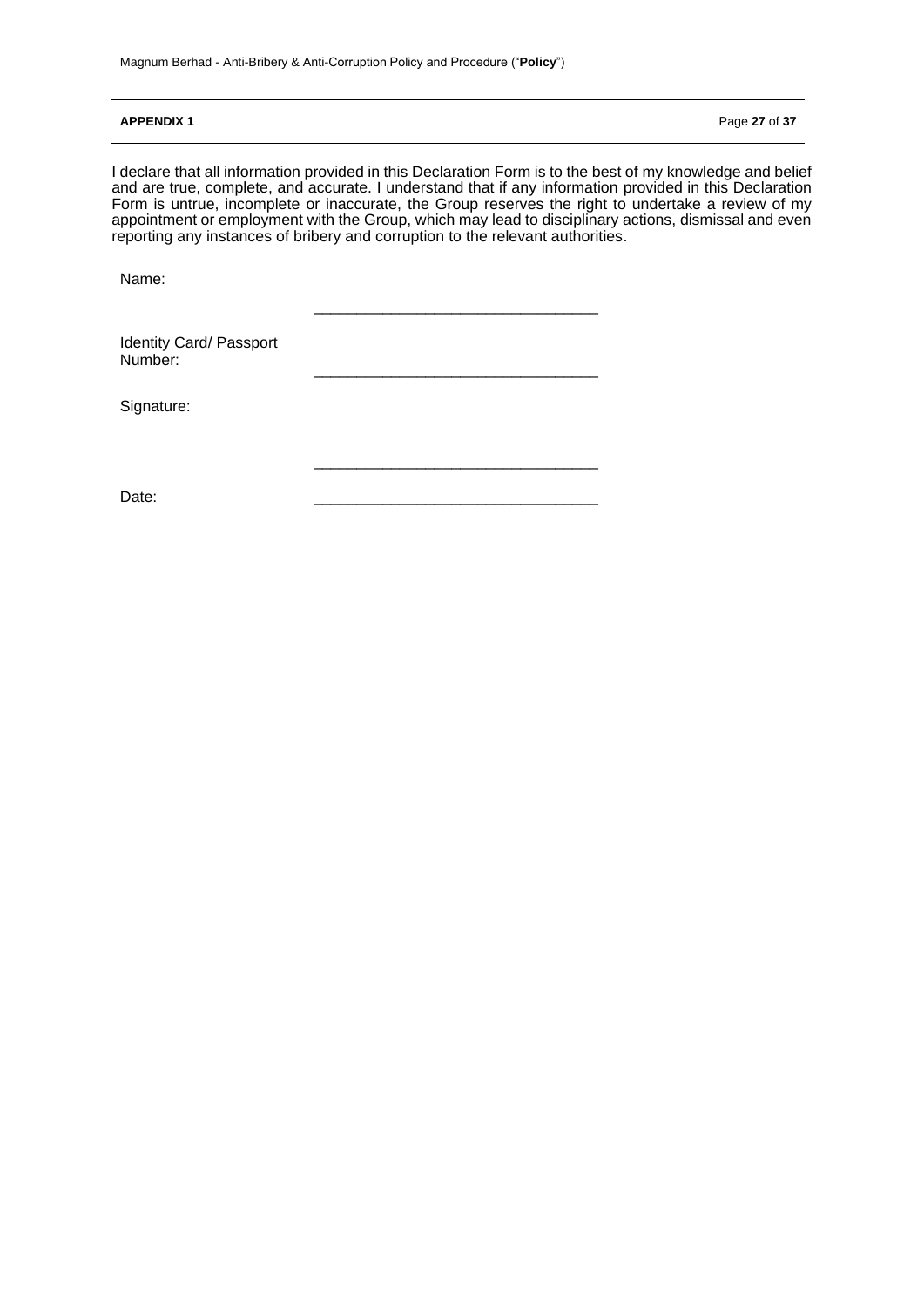#### **APPENDIX 1** Page **28** of **37**

### **Appendix A – Declaration of Conflict of Interest Situations**

| Name     |  |
|----------|--|
| Position |  |

You are required to disclose, to the best of your knowledge and belief, any conflict of interest situations with Magnum Berhad and its subsidiaries ("**Group**"), which may include, but not limited to, the following:

- (i) a Director or an Employee of the Group having Close Relationship with an external stakeholder with whom the Group has business relations with, e.g. counterparty of a material contract, governmental body issuing material licences and/or permits;
- (ii) a Director or an Employee of the Group having Close Relationship with another Director or Employee of the Group;
- (iii) a Director or an Employee of the Group having Close Relationship with a recipient of donation or sponsorship made by the Group; and
- (iv) a Director or an Employee of the Group having Close Relationship with a competitor of the Group or with a party which may have a direct interest or a directly conflicting interest with the Group.

#### *Note:*

- *(a) "Close Relationship" refers to any of the following situations:* 
	- *(i) being a family member of the other person, where "family" shall have the definition provided in Bursa Malaysia Securities Berhad's Main Market Listing Requirements, i.e.* 
		- *1) spouse; 2) parent;*
		- *3) child including an adopted child and step-child;*
		- *4) brother or sister; and*
		- *5) spouse of the person referred to in 3) and 4) above.*
	- *(ii) being a director, major shareholder, partner, or a person with executive power of an entity or organisation;*
	- *(iii) being a family member of the person referred in (ii) above; and*
	- *(iv) being a person who is accustomed or under an obligation, whether formal or informal, to act in accordance with the directions, instructions, or wishes of the other person.*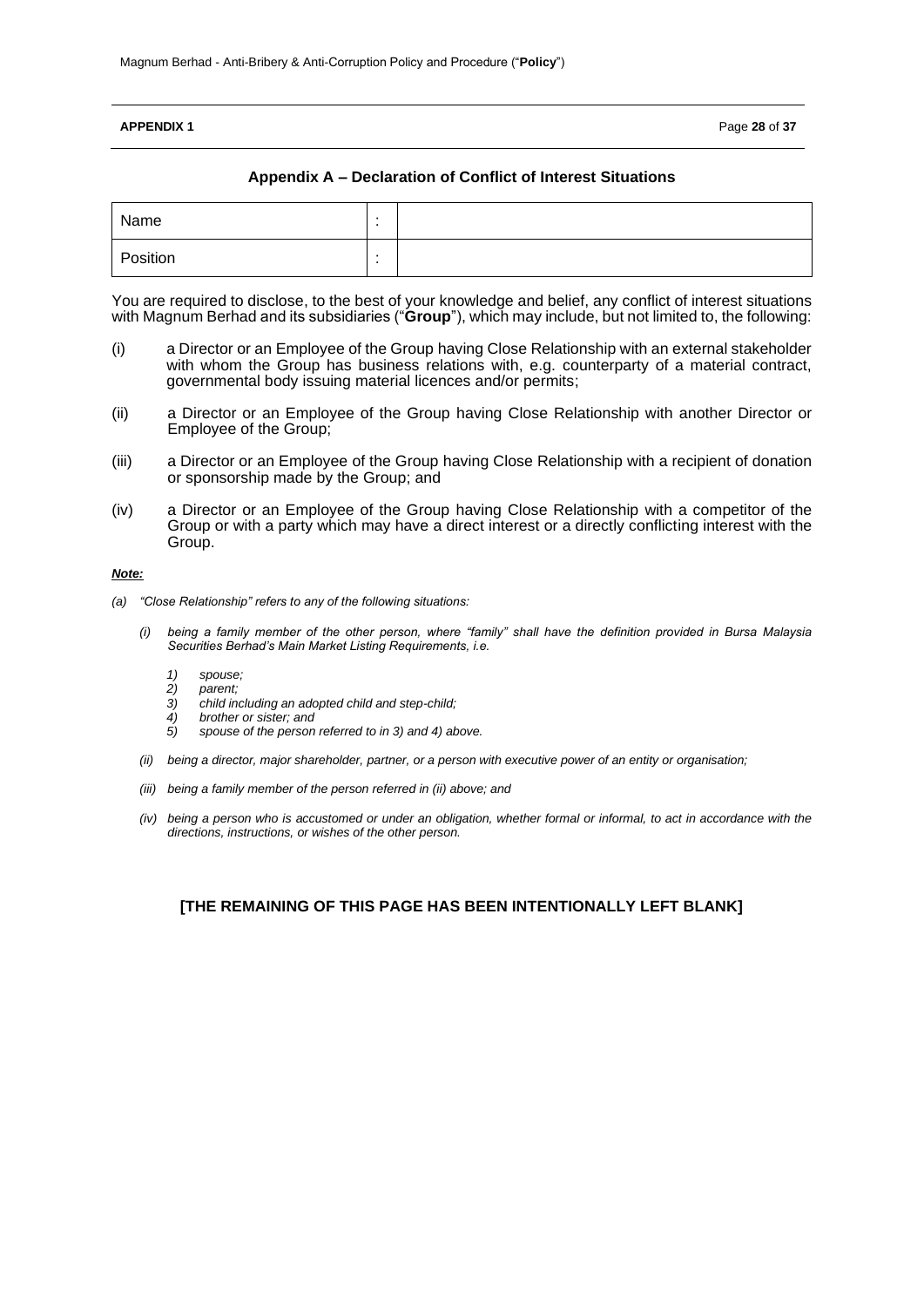**APPENDIX 1** Page **29** of **37**

| No.      | Name of conflicted<br>party (actual,<br>potential, and<br>perceived) | Relationship<br>with conflicted<br>party | <b>Nature of Conflict of Interest Situation</b><br>with the Group and Detailed Description<br>(e.g. shareholdings, directorships, and<br>close family member relationship) |
|----------|----------------------------------------------------------------------|------------------------------------------|----------------------------------------------------------------------------------------------------------------------------------------------------------------------------|
| (i)      |                                                                      |                                          |                                                                                                                                                                            |
| (ii)     |                                                                      |                                          |                                                                                                                                                                            |
| (iii)    |                                                                      |                                          |                                                                                                                                                                            |
| (iv)     |                                                                      |                                          |                                                                                                                                                                            |
| $(\vee)$ |                                                                      |                                          |                                                                                                                                                                            |
| (vi)     |                                                                      |                                          |                                                                                                                                                                            |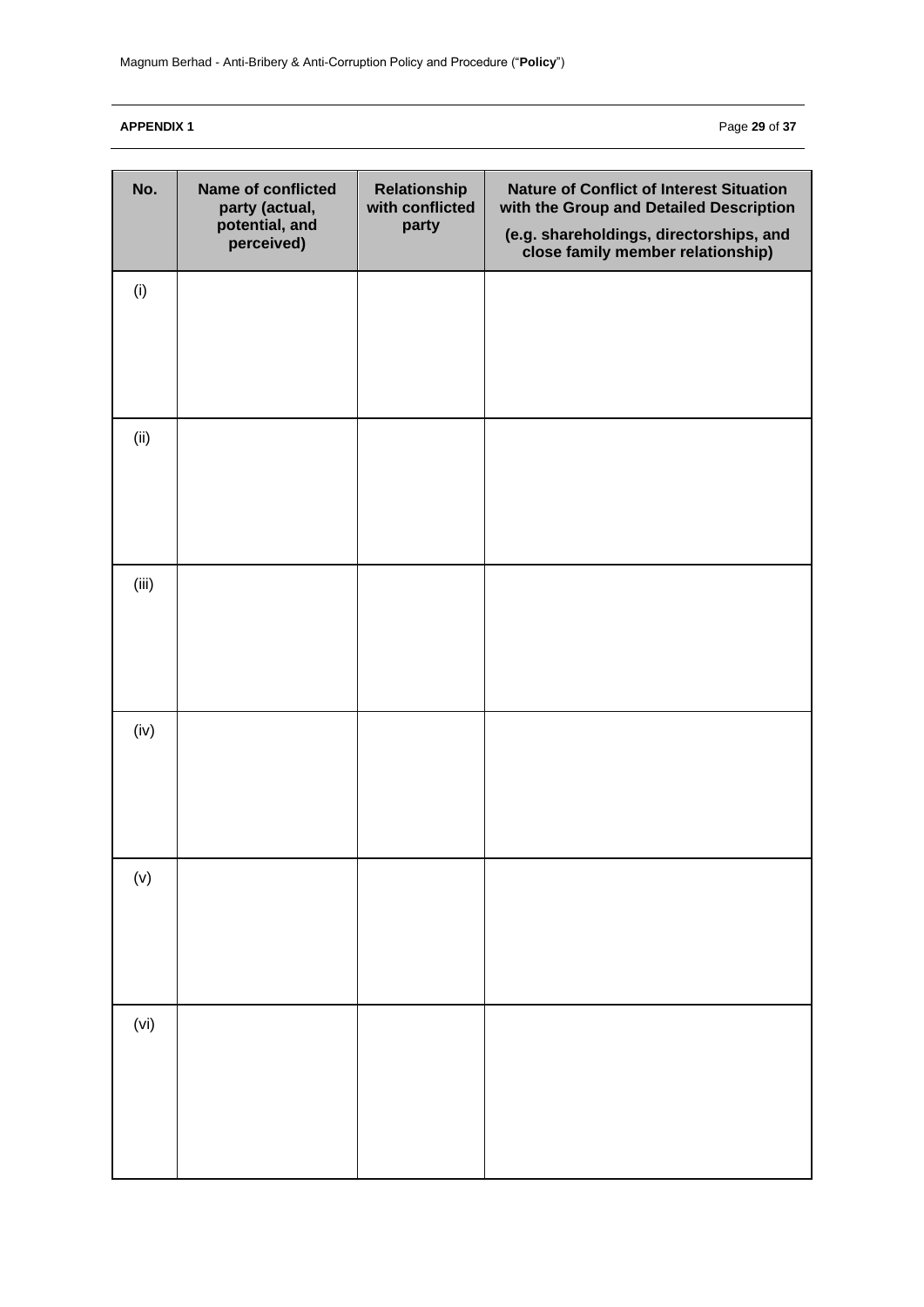#### **APPENDIX 2** Page 30 of 37

## **Appendix 2**

#### **Integrity and Background Declaration Form for Non-Executive Directors ("Declaration Form")**

| Name     |        |  |
|----------|--------|--|
| Position | $\sim$ |  |

- 1. I agree to comply with all laws and regulations in the conduct of business or service in relation to the businesses and operations of Magnum Berhad and its subsidiaries ("**Group**"),
- 2. I agree to abide by the terms and conditions governing my relationship with the Group, with reference to:
	- (i) any official contracts, letter of offer, letter of appointment, engagement letter, or any form of document of the similar nature; and
	- (ii) the Group's Anti-Bribery & Anti-Corruption Policy and Procedure.
- 3. I agree to act in an ethical manner and will not undertake any bribery and corrupt conduct in contravention of the Malaysian Anti-Corruption Commission Act 2009 in carrying out my duties and responsibilities for the Group.
- 4. I understand if I fail to comply with clauses 1 to 3 of this Declaration Form, the Group reserves the right to undertake a review of my appointment with the Group, which may lead termination and even reporting any instances of bribery and corruption to the relevant authorities.
- 5. I declare, in the best of my knowledge and belief, that:
	- $\Box$  I am not aware of any actual, potential, or perceived conflict of interest situations with the Group or other stakeholders of the Group.
	- $\Box$  apart from the actual, potential, or perceived conflict of interest situations declared in **Appendix A of this Declaration Form** or save as disclosed to the Group (not specifically disclosed in Appendix A of this Declaration Form), I am not aware of any other actual, potential, or perceived conflict of interest situations with the Group or other stakeholders of the Group.

*(tick whichever is applicable)*

I agree to notify the Group, as soon as practicable, on any new actual, potential, or perceived conflict of interest.

- 6. I further declare that:
	- $\Box$  I have never been convicted of crime or offences, other than traffic offences (if any).
	- $\Box$  I have been convicted of the following crime or offences.

*(tick whichever is applicable)*

To provide a brief description of financial or commercial crime convicted, if any: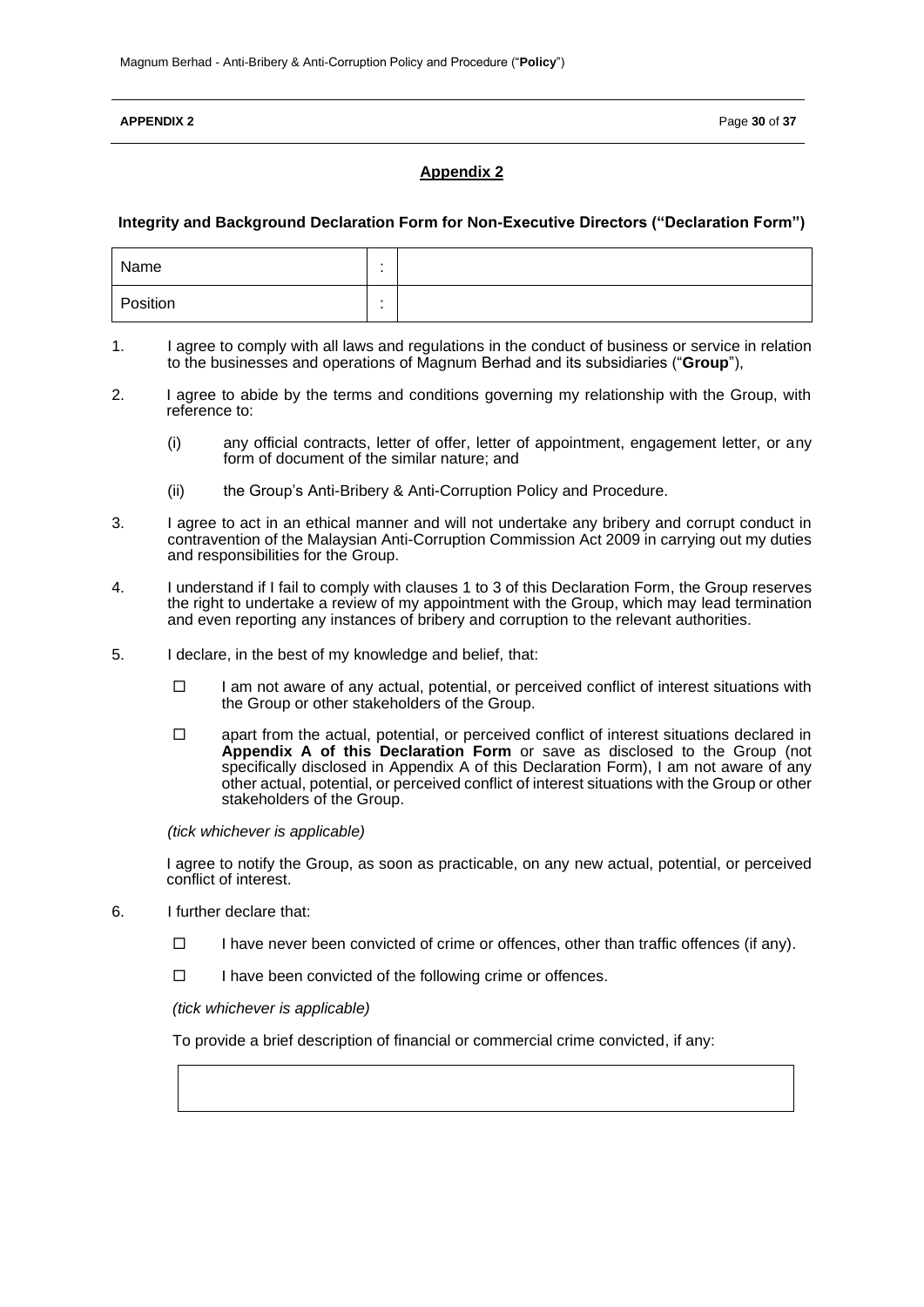### **APPENDIX 2** Page **31** of **37**

I declare that all information provided in this Declaration Form is to the best of my knowledge and belief and are true, complete, and accurate. I understand that if any information provided in this Declaration Form is untrue, incomplete or inaccurate, the Group reserves the right to undertake a review of my appointment with the Group, which may lead termination and even reporting any instances of bribery and corruption to the relevant authorities.

\_\_\_\_\_\_\_\_\_\_\_\_\_\_\_\_\_\_\_\_\_\_\_\_\_\_\_\_\_\_\_\_\_

\_\_\_\_\_\_\_\_\_\_\_\_\_\_\_\_\_\_\_\_\_\_\_\_\_\_\_\_\_\_\_\_\_

\_\_\_\_\_\_\_\_\_\_\_\_\_\_\_\_\_\_\_\_\_\_\_\_\_\_\_\_\_\_\_\_\_

Name:

Identity Card/ Passport Number:

Signature:

Date: \_\_\_\_\_\_\_\_\_\_\_\_\_\_\_\_\_\_\_\_\_\_\_\_\_\_\_\_\_\_\_\_\_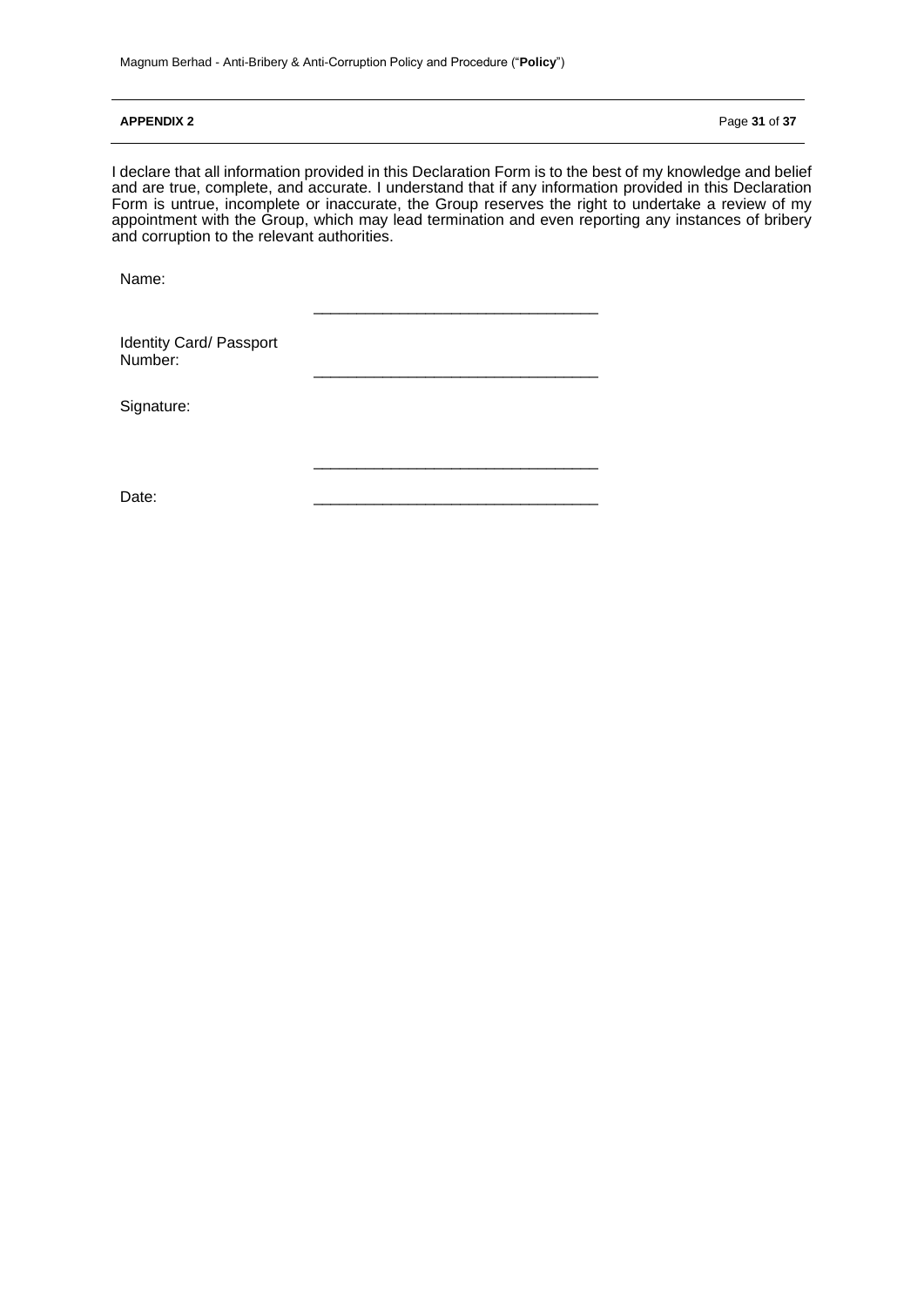### **APPENDIX 2** Page **32** of **37**

## **Appendix A – Declaration of Conflict of Interest Situations**

| Name     |         |  |
|----------|---------|--|
| Position | $\cdot$ |  |

You are required to disclose, to the best of your knowledge and belief, any conflict of interest situations with Magnum Berhad and its subsidiaries ("**Group**"), which may include, but not limited to, the following:

- (i) a Director of the Group having Close Relationship with an external stakeholder with whom the Group has business relations with, e.g. counterparty of a material contract, governmental body issuing material licences and/or permits;
- (ii) a Director of the Group having Close Relationship with another Director or Employee of the Group;
- (iii) a Director of the Group having Close Relationship with a recipient of donation or sponsorship made by the Group; and
- (iv) a Director of the Group having Close Relationship with a competitor of the Group or with a party which may have a direct interest or a directly conflicting interest with the Group.

#### *Note:*

- *(a) "Close Relationship" refers to any of the following situations:* 
	- *(i) being a family member of the other person, where "family" shall have the definition provided in Bursa Malaysia Securities Berhad's Main Market Listing Requirements, i.e.* 
		- *1) spouse;*
		- *2) parent;*
		- *3) child including an adopted child and step-child;*
		- *4) brother or sister; and 5) spouse of the person referred to in 3) and 4) above.*
	- *(ii) being a director, major shareholder, partner, or a person with executive power of an entity or organisation;*
	- *(iii) being a family member of the person referred in (ii) above; and*
	- *(iv) being a person who is accustomed or under an obligation, whether formal or informal, to act in accordance with the directions, instructions, or wishes of the other person.*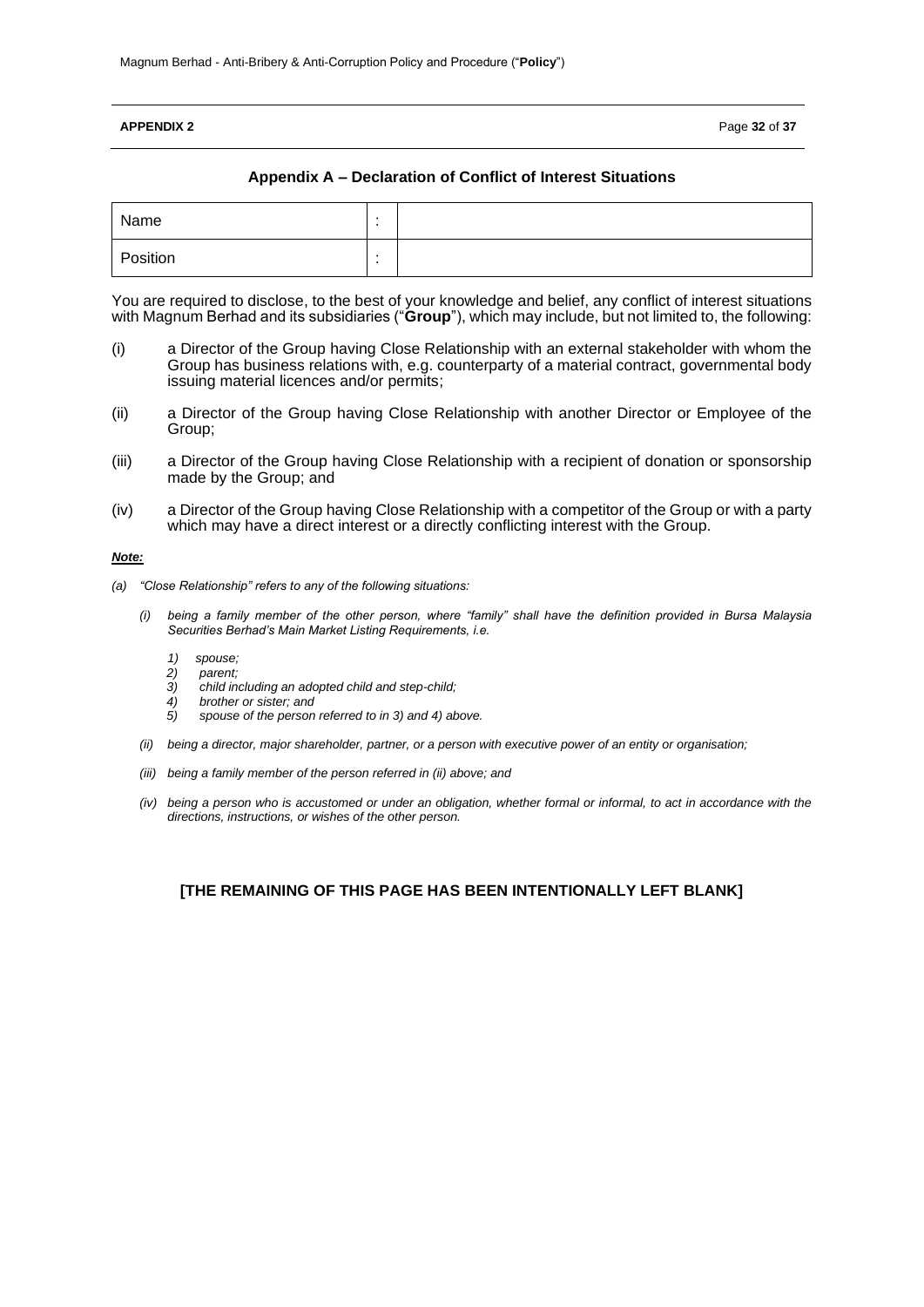**APPENDIX 2** Page **33** of **37**

| No.      | <b>Name of conflicted</b><br>party (actual,<br>potential, and<br>perceived) | Relationship<br>with conflicted<br>party | <b>Nature of Conflict of Interest Situation</b><br>with the Group and Detailed Description<br>(e.g. shareholdings, directorships, and<br>close family member relationship) |
|----------|-----------------------------------------------------------------------------|------------------------------------------|----------------------------------------------------------------------------------------------------------------------------------------------------------------------------|
| (i)      |                                                                             |                                          |                                                                                                                                                                            |
| (ii)     |                                                                             |                                          |                                                                                                                                                                            |
| (iii)    |                                                                             |                                          |                                                                                                                                                                            |
| (iv)     |                                                                             |                                          |                                                                                                                                                                            |
| $(\vee)$ |                                                                             |                                          |                                                                                                                                                                            |
| (vi)     |                                                                             |                                          |                                                                                                                                                                            |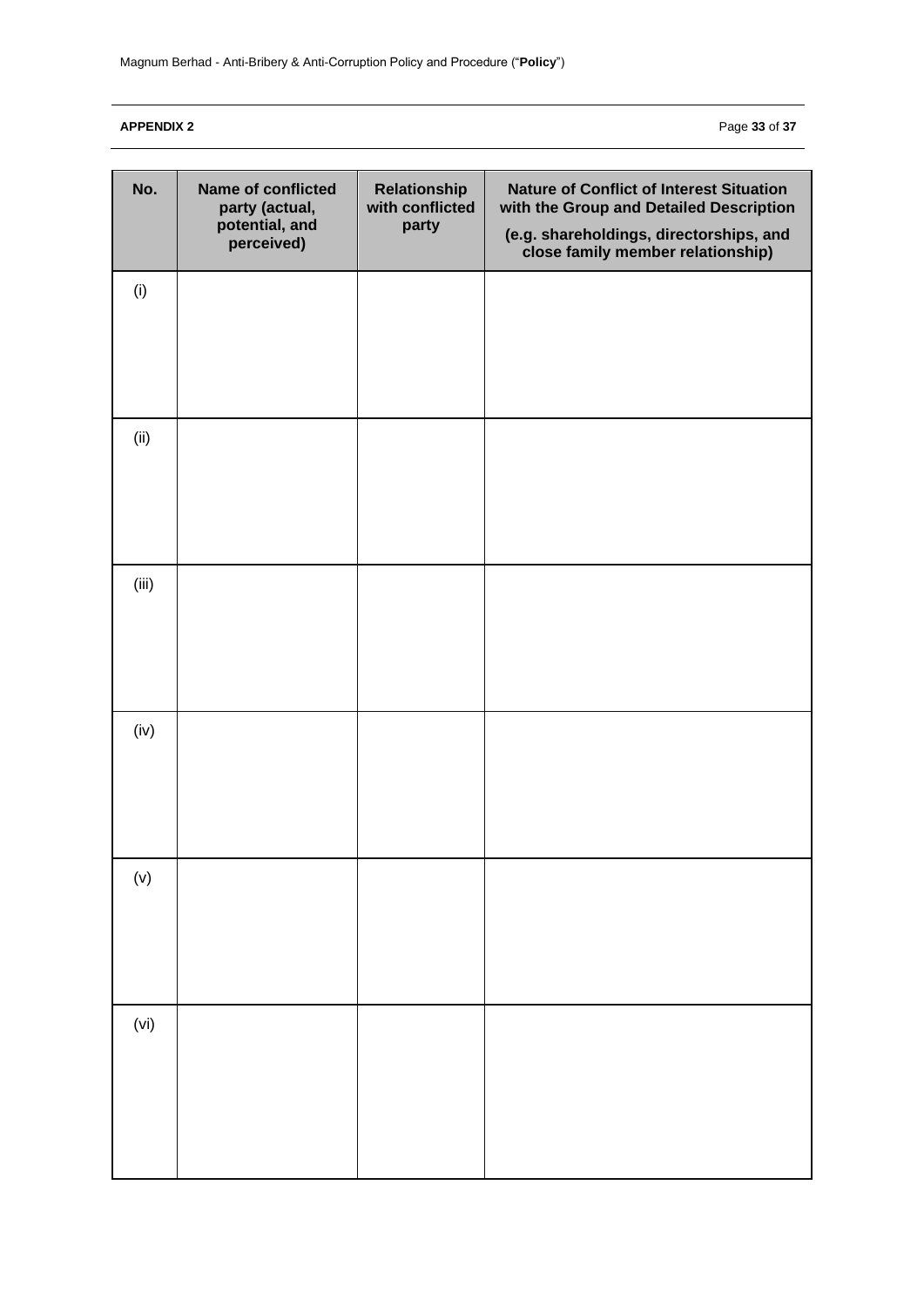#### **APPENDIX 3** Page **34** of **37**

# **Appendix 3**

### **Integrity and Background Declaration Form for Business Associates ("Declaration Form")**

| Name of organisation ("Entity")                   |  |
|---------------------------------------------------|--|
| Nature of business relationship<br>with the Group |  |

- 1. The Entity agrees to comply with all laws and regulations applicable to its business.
- 2. The Entity agrees to adhere to the terms and conditions governing the business relationship with Magnum Berhad and its subsidiaries ("**Group**"), with reference to:
	- (i) any official contracts, letter of offer, letter of appointment, engagement letter, or any form of document of the similar nature; and
	- (ii) the Group's Anti-Bribery & Anti-Corruption Policy and Procedure.
- 3. The Entity agrees to conduct its business in an ethical manner and with integrity and the Entity will not undertake any bribery and corrupt conduct in contravention of the Malaysian Anti-Corruption Commission Act 2009 (including offering or accepting bribes), especially in relation to the provision of goods and/or services to the Group.
- 4. The Entity understands that failure to comply with clauses 1 to 3 of this Declaration Form, the Group reserves the right to suspend (pending results of investigation) any service or business arrangements (established through official contracts, letter of offer, letter of appointment, engagement letter or any form of document of the similar nature) or terminate such service or business arrangements, initiate legal action and/or reporting any instances of bribery and corruption to the relevant authorities.
- 5. The Entity further declares, in the best of its knowledge and belief, that:
	- $\Box$  The Entity is not aware of any actual, potential, or perceived conflict of interest situations with the Group or other stakeholders of the Group.
	- $\Box$  apart from the actual, potential, or perceived conflict of interest situations declared in **Appendix A of this Declaration Form**, the Entity is not aware of any other actual, potential, or perceived conflict of interest situations with the Group or other stakeholders of the Group.

*(tick whichever is applicable)*

The Entity agrees to further notify the Group, as soon as practicable, on any new actual, potential, or perceived conflict of interest.

- 6. The Entity declares that:
	- $\Box$  the Entity has never been convicted of any financial or commercial crime.
	- $\Box$  the Entity has been convicted of the following financial or commercial crime.

*(tick whichever is applicable)*

To provide a brief description of financial or commercial crime convicted, if any: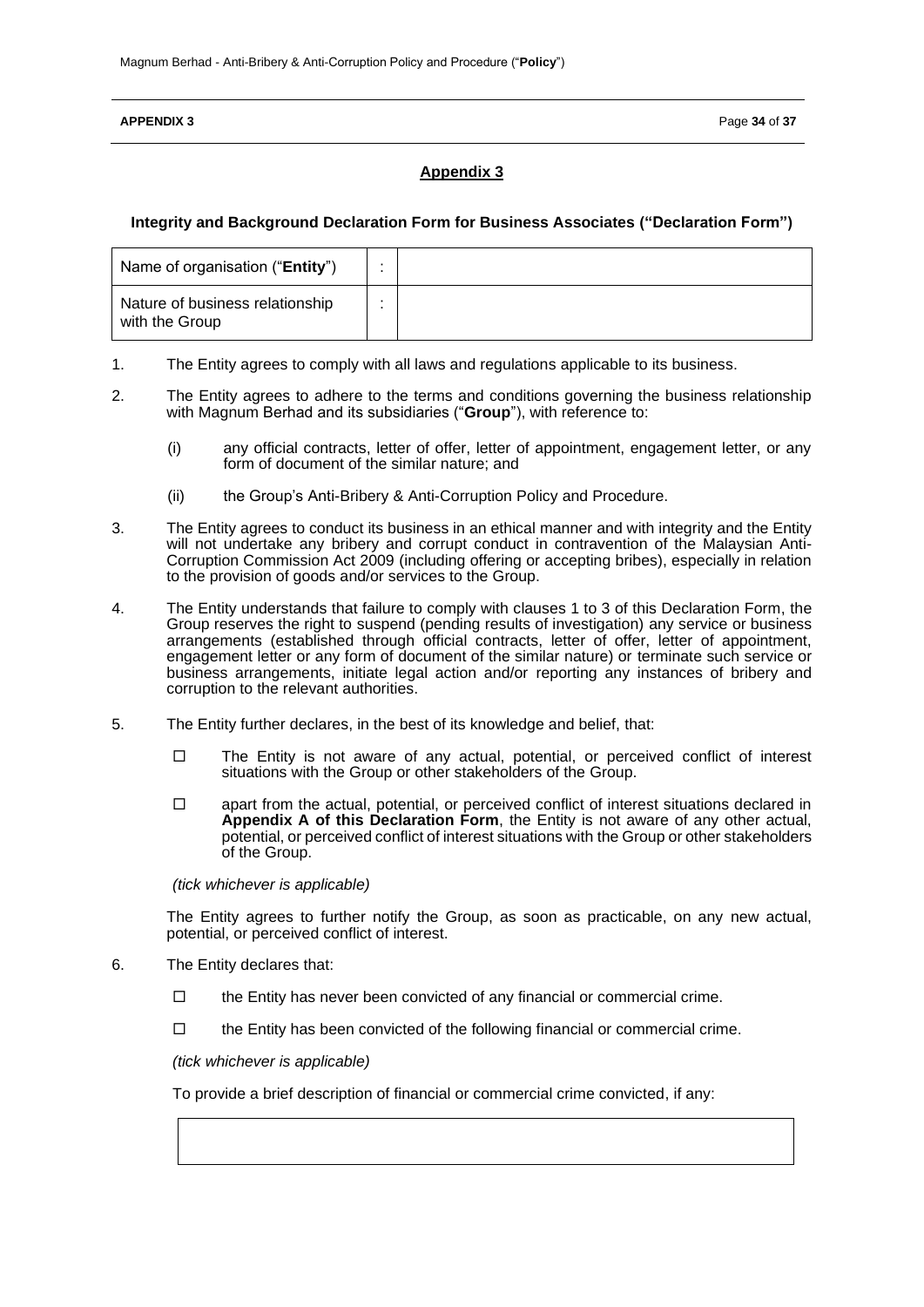#### **APPENDIX 3** Page **35** of **37**

On behalf of the Entity, I declare that all information provided in this Declaration Form is to the best of the knowledge and belief of the Entity and myself and are true, complete, and accurate. The Entity understands that if any information provided in this Declaration Form is untrue, incomplete or inaccurate, the Group reserves the right to suspend (pending results of investigation) any service or business arrangements (established through official contracts, letter of offer, letter of appointment, engagement letter or any form of document of the similar nature) or terminate such service or business arrangements , initiate legal action and/or reporting any instances of bribery and corruption to the relevant authorities.

| Name of Authorised<br>Signatory:   |  |
|------------------------------------|--|
| Identity Card/ Passport<br>Number: |  |
| Signature:                         |  |
| Designation:                       |  |
| Name of Entity:                    |  |
| Company Stamp:                     |  |
|                                    |  |
| Date:                              |  |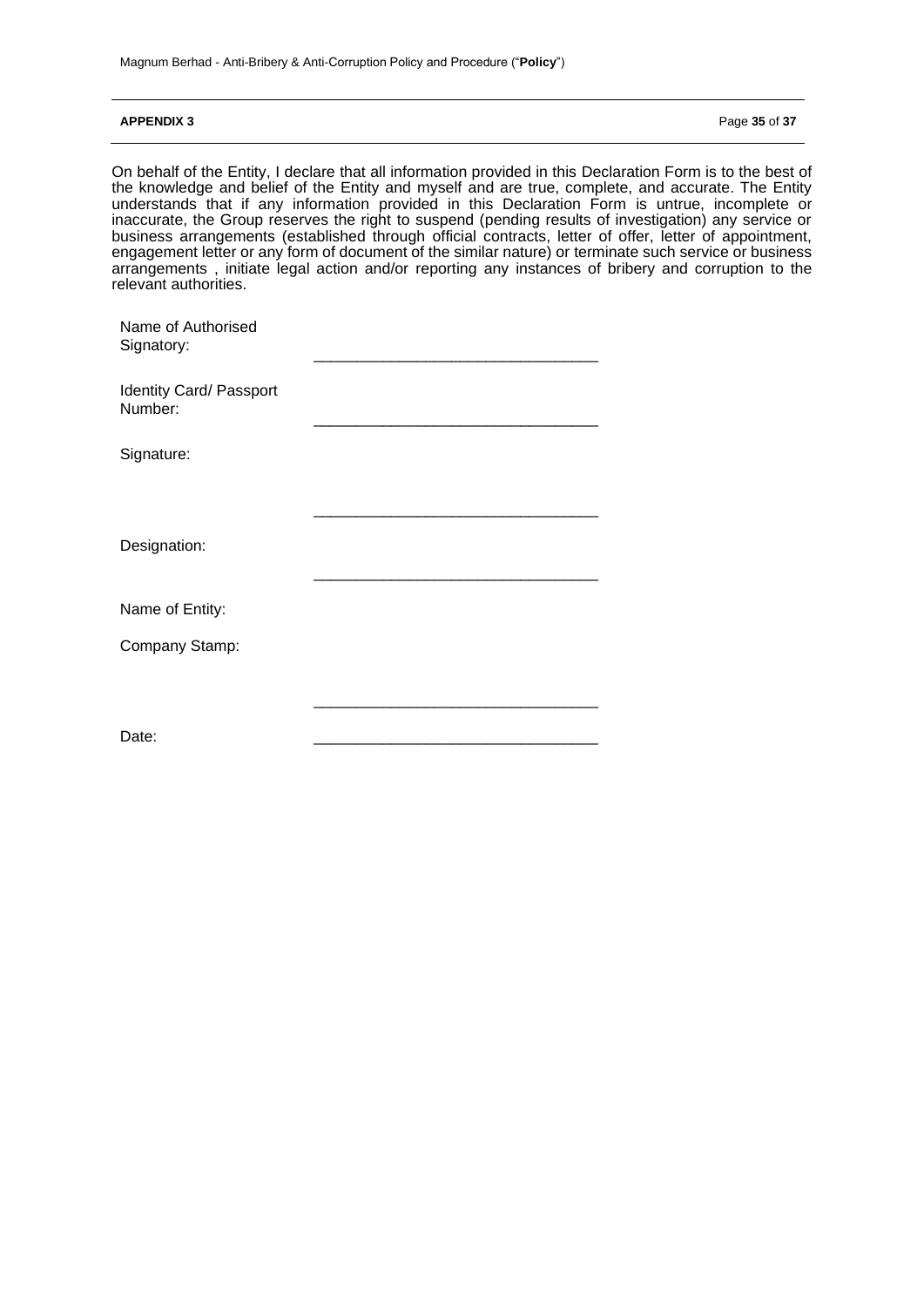#### **APPENDIX 3** Page **36** of **37**

#### **Appendix A – Declaration of Conflict of Interest Situations**

| Name of organisation ("Entity")                   |  |
|---------------------------------------------------|--|
| Nature of business relationship<br>with the Group |  |

You are required to disclose, to the best of your knowledge and belief, any conflict of interest situations with Magnum Berhad and its subsidiaries ("**Group**"), which may include, but not limited to, the following:

- (i) as Business Associates of the Group, you have a Close Relationship with a Director or an Employee of the Group;
- (ii) as Business Associates of the Group, you have a Close Relationship with an external stakeholder with whom the Group has business relations with, e.g. counterparty of a material contract, governmental body issuing material licences and/or permits; and
- (iii) as Business Associates of the Group, you have a Close Relationship with a recipient of donation or sponsorship made by the Group.

#### *Note:*

- *(a) "Business Associates" includes associated and affiliated companies of the Group, licensees, vendors, suppliers, contractors, sub-contractors, consultants, agents, representatives, and others performing work or services for or on behalf of the Group.*
- *(b) "Close Relationship" refers to any of the following situations:* 
	- *(i) being a family member of the other person, where "family" shall have the definition provided in Bursa Malaysia Securities Berhad's Main Market Listing Requirements, i.e.* 
		- *1) spouse;*
		- *2) parent;*
		- *3) child including an adopted child and step-child;*
		- *4) brother or sister; and*
		- *5) spouse of the person referred to in 3) and 4) above.*
	- *(ii) being a director, major shareholder, partner, or a person with executive power of an entity or organisation;*
	- *(iii) being a family member of the person referred in (ii) above; and*
	- *(iv) being a person who is accustomed or under an obligation, whether formal or informal, to act in accordance with the directions, instructions, or wishes of the other person.*